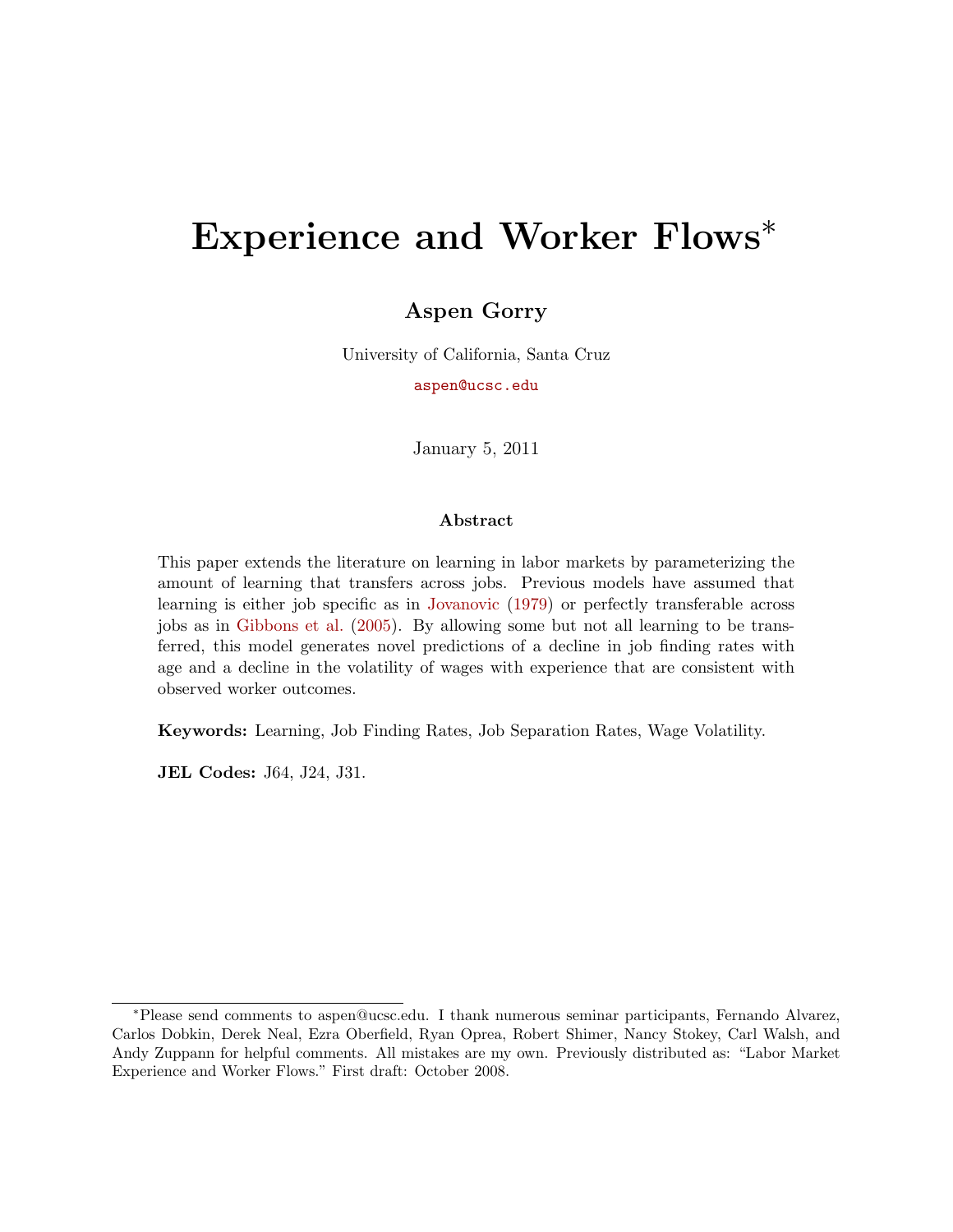### 1 Introduction

Learning models account for many important features of labor market behavior. [Jovanovic'](#page-36-0)s [\(1979\)](#page-36-0) early work explains broad features of worker turnover behavior: a hump shaped hazard of separation from a job by tenure and declining separation rates with age. Recent models use learning to understand wage dispersion, wage growth, and occupational mobility (for example [Moscarini](#page-36-2) [\(2005\)](#page-36-2), [Farber and Gibbons](#page-36-3) [\(1996\)](#page-36-3), [Gibbons et al.](#page-36-1) [\(2005\)](#page-36-1), and [Papageorgiou](#page-36-4)  $(2007)^1$  $(2007)^1$  $(2007)^1$ .

For analytical tractability, the literature on learning focuses on models that make stark assumptions about the form of learning. On one hand, matching models like [Jovanovic](#page-36-0) [\(1979\)](#page-36-0) assume that all learning is specific to a particular job. A worker's performance on a particular job provides information only about that job. On the other hand, sorting models take learning to be about a worker's ability. In these models, a worker's performance on one job generates an equivalent amount of knowledge about her performance on all other jobs. Workers then use their current belief about their ability to sort themselves into the most profitable job. These assumptions are stark as workers learn about their ability on a particular job and some but not all of this information is useful in determining their productivity in other potential endeavors.

This paper constructs a search model to bridge the gap between these extreme assumptions in the literature. The model extends the matching framework to allow agents to learn not only about their current match, but also allow past learning to be useful in discerning the quality of their prospective matches when unemployed. This initial screening is similar to [Jovanovic](#page-36-5) [\(1984\)](#page-36-5), however the amount of information contained in the signal depends on worker's past experience. Workers learn rapidly about their ability on a particular match and some but not all of this learning carries over into future matches. The model parameterizes how much learning from one job carries over to understand how productive the worker will be in other job opportunities.

<span id="page-1-0"></span><sup>1</sup>For a summary of the literature on learning and a summary of the stylized facts on the distribution of labor earnings see [Neal and Rosen](#page-36-6) [\(2000\)](#page-36-6).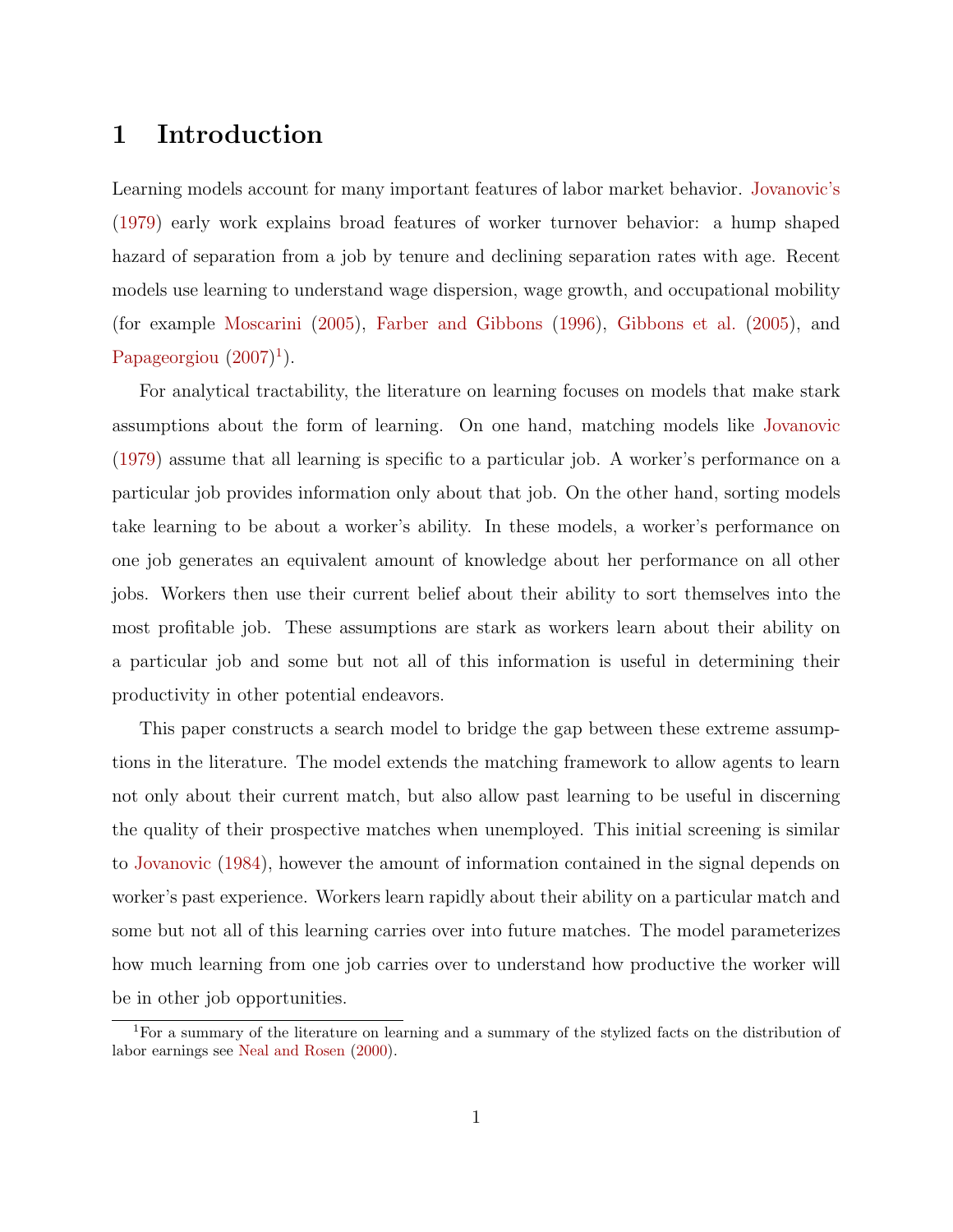The model explains how young workers transition from rapid turnover to stable employment over the life cycle. During the first ten years of labor market experience, workers transition from high job turnover into stable employment and have rapid wage growth. About two-thirds of lifetime job turnover and wage growth occurs during these early years (see [Topel and Ward](#page-37-0) [\(1992\)](#page-37-0), [Flinn](#page-36-7) [\(1986\)](#page-36-7)). Initial high turnover manifests itself in both high job finding and separation rates for young workers.

The model captures the well known decline in worker turnover with age (see [Clark and](#page-36-8) [Summers](#page-36-8) [\(1982\)](#page-36-8)). Past models of turnover have focused on explaining the decline in job separation rates. However, less focus has been paid to the observed decline in job finding rates. The model in this paper replicates attractive features of previous learning models including the decline in unemployment and job separation rates with age and the rise in wages with labor market experience. Allowing experience to generate differential amounts of learning about current and future jobs generates a theory of the patterns of job finding rates and wage volatility by experience.

The calibrated model generates declining job finding rates with age as experience allows workers to distinguish between good and bad job offers. For inexperienced workers jobs are experience goods; they only learn about the quality of the match by trying it out. However, as workers gain experience jobs become inspection goods. Market experience influences decisions by unemployed workers about which jobs to accept. As their experience grows, they reject more bad jobs causing the job finding rate to decline. The past literature on learning does not generate any prediction on job finding rates. In matching models, learning is completely job specific so employment forms a renewal process as workers are in an identical situation each time they become unemployed. In sorting models, although information transfers between jobs, perfect transfer of information means that workers direct their search to the job that best fits their abilities. Embedding learning across jobs into a matching framework generates a mechanism for past experience to alter a workers search behavior and change their job finding rates.

The calibrated model is then used to generate novel predictions about the volatility of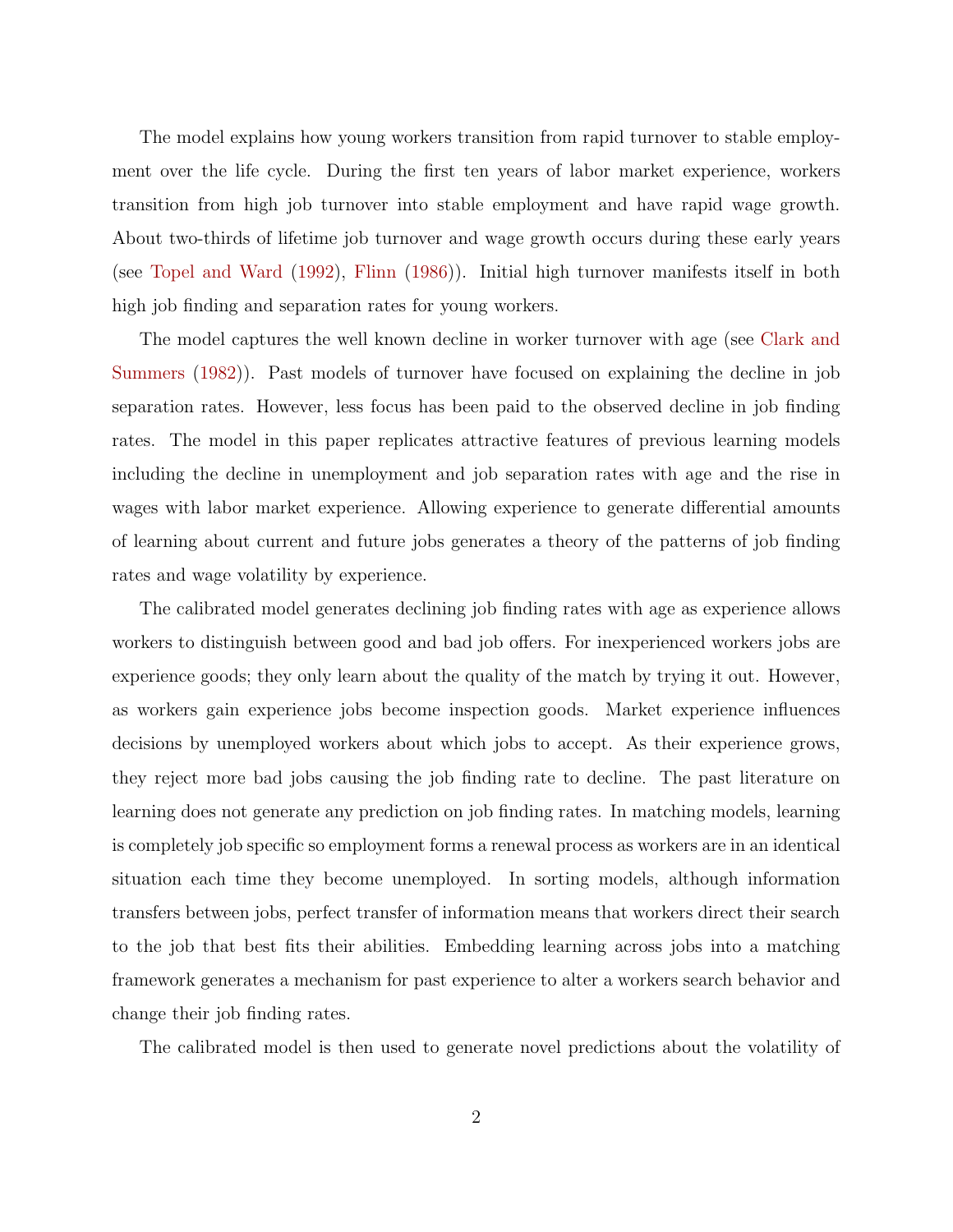wages in new jobs. The model predicts wage volatility declines with experience. Intuitively, more experience from previous jobs generates more information about new matches. This implies that wages should vary less for workers starting a new job with more past experience. This new implication from the learning model is confirmed by examining wage data from the National Longitudinal Survey of Youth 1979 (NLSY79) data. Both the calibrated model and the data show about a 20% decline in one year wage volatility for a worker at a new job after 10 years of experience.

The model draws closely from [Moscarini](#page-36-2) [\(2005\)](#page-36-2) who assumes that jobs are drawn from a distribution of only two types. [Moscarini](#page-36-2) [\(2005\)](#page-36-2) and [Moscarini](#page-36-9) [\(2003\)](#page-36-9) use this trick to embed [Jovanovic'](#page-36-0)s [\(1979\)](#page-36-0) model into a general equilibrium framework and explore implications for the wage distribution. [Papageorgiou](#page-36-4) [\(2007\)](#page-36-4) extends these models to explore occupational choices. The paper also relates to a literature that seeks to explain the decline in worker turnover as workers age. [Neal](#page-36-10) [\(1999\)](#page-36-10) presents a model where workers search for both a career and job specific match. The empirical implications of career and job matches for job turnover and wages are explored in [Pavan](#page-37-1) [\(2007\)](#page-37-1) and [Pavan](#page-37-2) [\(2006\)](#page-37-2) respectively. This paper generates observed declines in job finding and separation rates without adding the complexity of a second type of career match.

The paper proceeds as follows. [Section 2](#page-3-0) presents the model. [Section 3](#page-13-0) describes how the parameters of the model are chosen. [Section 4](#page-17-0) presents the results from the calibrated model about job finding and separation rates, unemployment and wage growth. [Section 5](#page-24-0) shows that the model predictions about wage volatility are consistent with data from NLSY79. [Section 6](#page-31-0) concludes.

## <span id="page-3-0"></span>2 Model

This section describes the economic environment of an individual making optimal decisions when faced with uncertain production opportunities (jobs). She searches for production opportunities and when confronted with one she learns about its quality.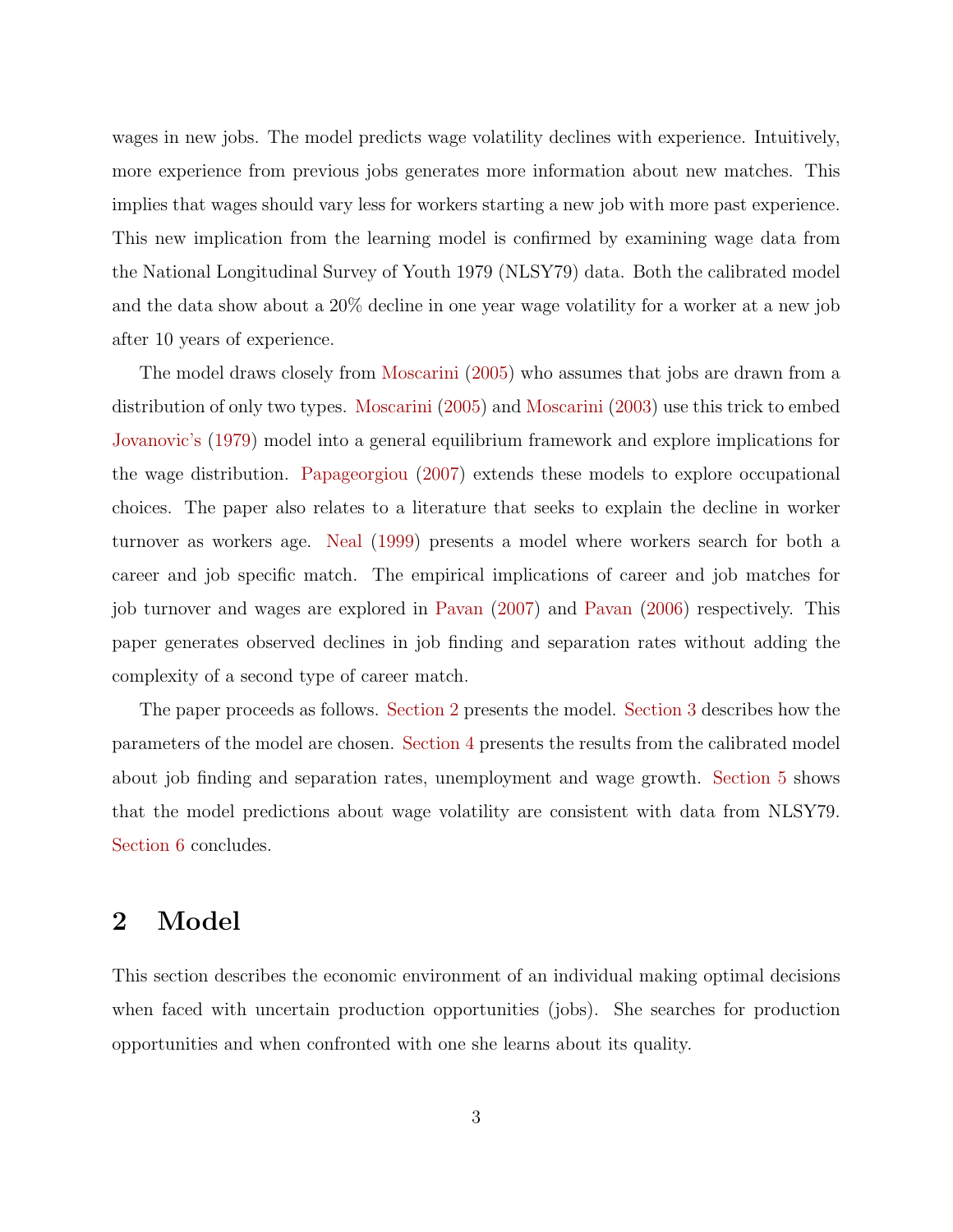#### 2.1 Production

The infinitely lived worker has preferences given by:

$$
U = \sum_{t=1}^{\infty} \beta^{t-1} c_t
$$

There is no storage technology. The worker makes two decisions: when matched with an opportunity she decides between quitting to search for a new opportunity and continuing to produce and when unmatched she choose to accept or reject opportunities as she finds them.

Production occurs when a worker is matched with a productive opportunity. In each period, a match of type  $\mu$  produces output:

$$
x_t = \mu + z_t
$$

where  $z_t \sim N(0, \sigma^2)$  is independently and identically distributed noise on the output process. Therefore,  $x_t \sim N(\mu, \sigma^2)$ .

As in [Moscarini](#page-36-2) [\(2005\)](#page-36-2), the economy is composed of two types of opportunities:  $\mu \in$  $\{\mu_h, \mu_l\}$ . Let  $\mu_h > \mu_l$  so that  $\mu_h$  denotes the productivity of a good opportunity and  $\mu_l$ denotes the productivity of a bad one. All production opportunities are drawn independently from the same distribution where a fraction  $p_0$  of them are of type  $\mu_h$ .

#### 2.2 Learning

The worker is uncertain about the quality of her current production. She learns about the quality of the match in two ways. First, while employed she observes her output in the current production opportunity and updates her beliefs about the quality of the match using Bayes' rule. Second, when an unmatched worker finds a new opportunity she receives a signal about its quality that depends on her past experience.

While matched, workers observe the output they produce in each period and update their beliefs. Given the normality of output noise, for any current belief,  $p$ , the expected density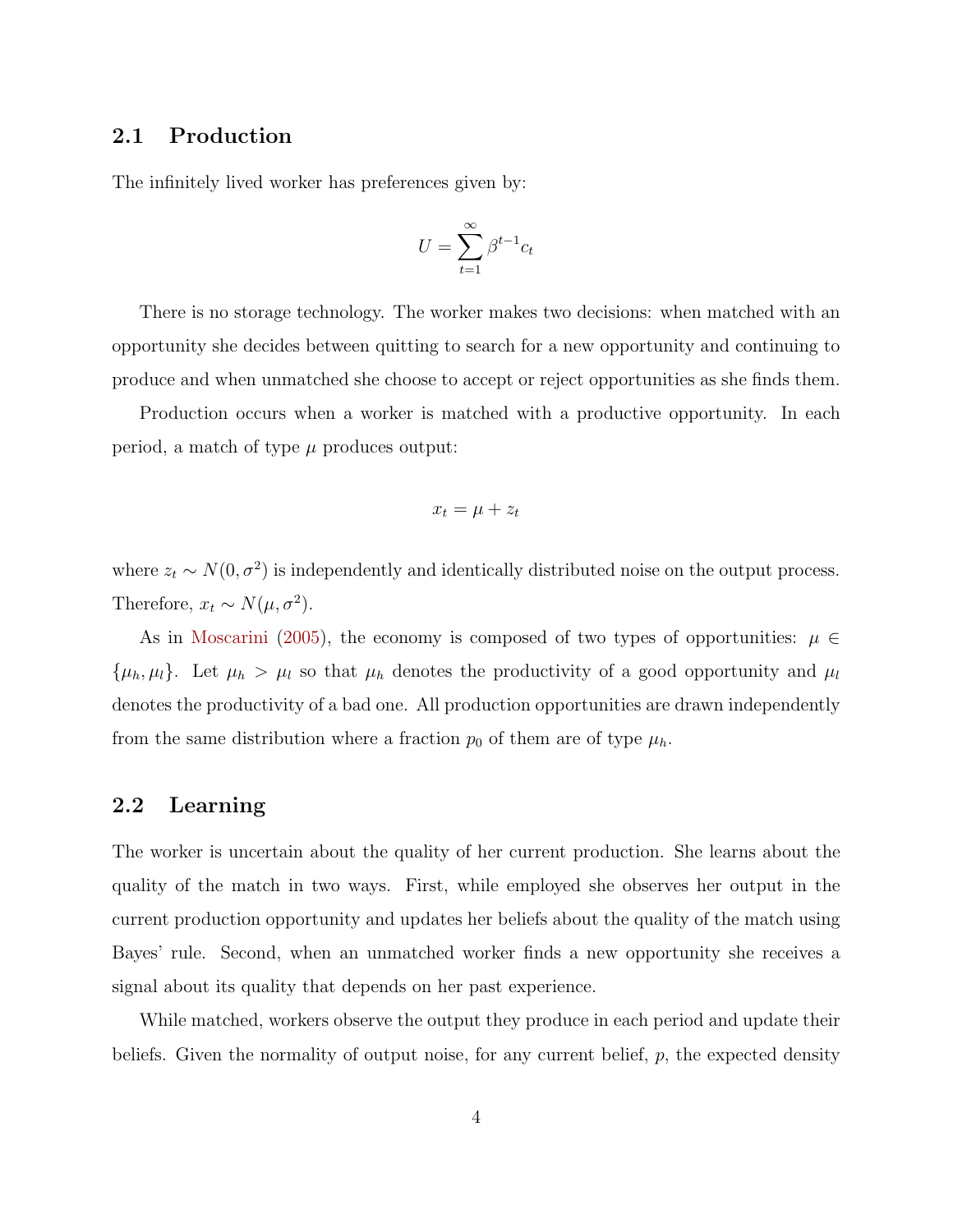of output is given by:

$$
\psi(x|p) = p \frac{1}{\sigma \sqrt{2\pi}} e^{-\frac{1}{2} \left(\frac{x-\mu_h}{\sigma}\right)^2} + (1-p) \frac{1}{\sigma \sqrt{2\pi}} e^{-\frac{1}{2} \left(\frac{x-\mu_l}{\sigma}\right)^2}
$$

With probability p output is drawn from a normal distribution with mean  $\mu_h$  and variance  $\sigma$ , while with probability  $1 - p$  it is drawn from a normal with mean  $\mu_l$  and the same variance.

Using this known distribution of output, the worker observers her production and uses it to update her belief about the probability that she has a good match using Bayes' rule. Given any current belief,  $p$ , and observed output for a given period,  $x$ , the updated belief,  $p'$ , is is formed using Bayes' rule:

$$
f(p,x) \equiv p' = Prob(\mu = \mu_h | p, x) = \frac{pe^{-\frac{1}{2}(\frac{x-\mu_h}{\sigma})^2}}{pe^{-\frac{1}{2}(\frac{x-\mu_h}{\sigma})^2} + (1-p)e^{-\frac{1}{2}(\frac{x-\mu_l}{\sigma})^2}}
$$

Here the numerator is proportional to the joint probability of observing output  $x$  and the match being good where the denominator is proportional to the total probability of observing output x.

With this updating function, define the inverse function  $f^{-1}(p'|p)$  to be the x required to have posterior  $p'$  given prior p. This function is given by:

$$
f^{-1}(p'|p) = \frac{\sigma^2}{\mu_h - \mu_l} \ln \left( \frac{p'(1-p)}{(1-p')p} \right) + \frac{\mu_h + \mu_l}{2}
$$

Define the distribution  $G(p'|p)$  as the distribution of updated beliefs after observing one period of output given a current belief  $p$ . Then the p.d.f. of the  $G$  distribution,  $g$ , is given by:

$$
g(p'|p) = \psi(f^{-1}(p'|p)|p) \left| \frac{df^{-1}(p'|p)}{dp'} \right|
$$
  
=  $\psi(f^{-1}(p'|p)|p) \left( \frac{\sigma^2}{p'(1-p')(\mu_h - \mu_l)} \right)$ 

When meeting a new match the worker gets an initial signal about the quality of the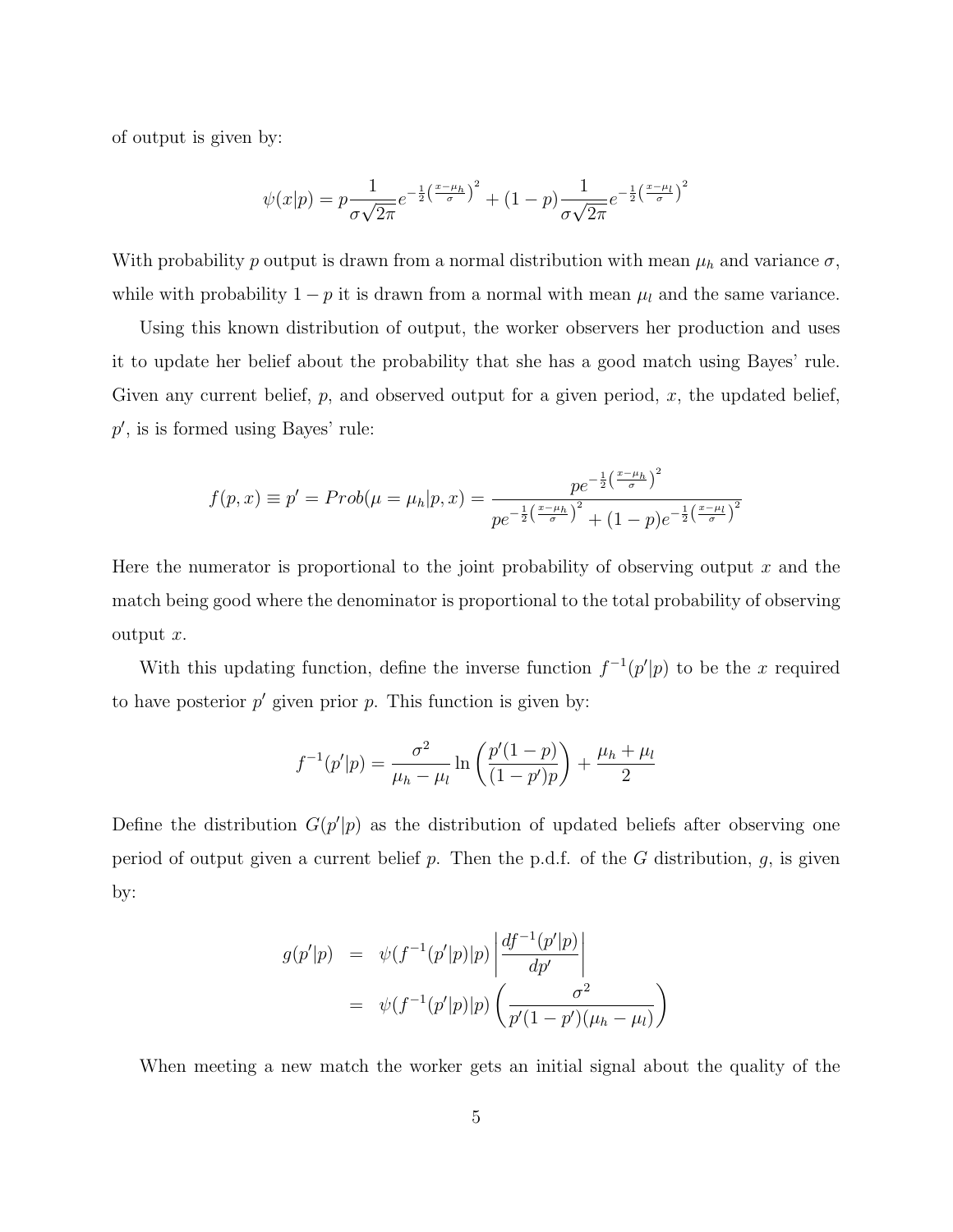match that depends on her past experience. She receives a signal that is equivalent to observing  $\alpha \tau + k$  observations from the output process. Where  $\tau$  is months of past work experience,  $\alpha \in [0, 1]$  determines the fraction of experience that carries over from past jobs into information about new offers, and  $k > 0$  sets the initial distribution of beliefs for new workers. The information that a worker with no experience gets is equivalent to observing  $k$ periods of output from the production process. The normality assumption makes non-integer observations well defined. Moreover, normality implies that to update beliefs after viewing t observations the worker only needs to know her prior belief p, the average value of the observation  $\bar{x}$ , and the number of observations observed t, not the entire list of observations  $x_1, x_2, \ldots, x_t$ . For a worker who observes t periods of output, the distribution of the average output per period,  $\bar{x}$ , is given by:

$$
\tilde{\psi}(\bar{x};p,t) = p \frac{1}{\frac{\sigma}{\sqrt{t}} \sqrt{2\pi}} e^{-\frac{1}{2} \left(\frac{\bar{x} - \mu_h}{\frac{\sigma}{\sqrt{t}}}\right)^2} + (1-p) \frac{1}{\frac{\sigma}{\sqrt{t}} \sqrt{2\pi}} e^{-\frac{1}{2} \left(\frac{\bar{x} - \mu_l}{\frac{\sigma}{\sqrt{t}}}\right)^2}
$$

Using the same updating strategy, the posterior after observing the output from t periods is computed as:

$$
\tilde{f}(p,\bar{x},t) = \frac{pe^{-\frac{1}{2}\left(\frac{\bar{x}-\mu_h}{\frac{\sigma}{\sqrt{t}}}\right)^2}}{pe^{-\frac{1}{2}\left(\frac{\bar{x}-\mu_h}{\frac{\sigma}{\sqrt{t}}}\right)^2} + (1-p)e^{-\frac{1}{2}\left(\frac{\bar{x}-\mu_l}{\frac{\sigma}{\sqrt{t}}}\right)^2}}
$$

Again, inverting  $\tilde{f}$  gives the value of  $\bar{x}$  needed to generate posterior  $p' : \tilde{f}^{-1}(p', p, t) = \bar{x}$ . Define  $H(p'|\tau)$  as the distribution of initial beliefs from a new production opportunity. Hence the p.d.f. of the  $H$  distribution,  $h$ , is given by:

$$
h(p'|\tau) = \tilde{\psi}(\tilde{f}^{-1}(p', p_0, \alpha \tau + k); p_0, \alpha \tau + k) \left( \frac{\sigma^2}{p'(1 - p')(\mu_h - \mu_l)} \right)
$$

where  $\alpha$  and  $p_0$  are parameters.  $p_0$  is the prior probability that any new opportunity is good[2](#page-6-0).

<span id="page-6-0"></span><sup>&</sup>lt;sup>2</sup>The process of on the job learning can be generalized beyond the specified output process to be arbitrary distributions G and H. The distribution G must depend on the value of the current belief,  $p$ , so the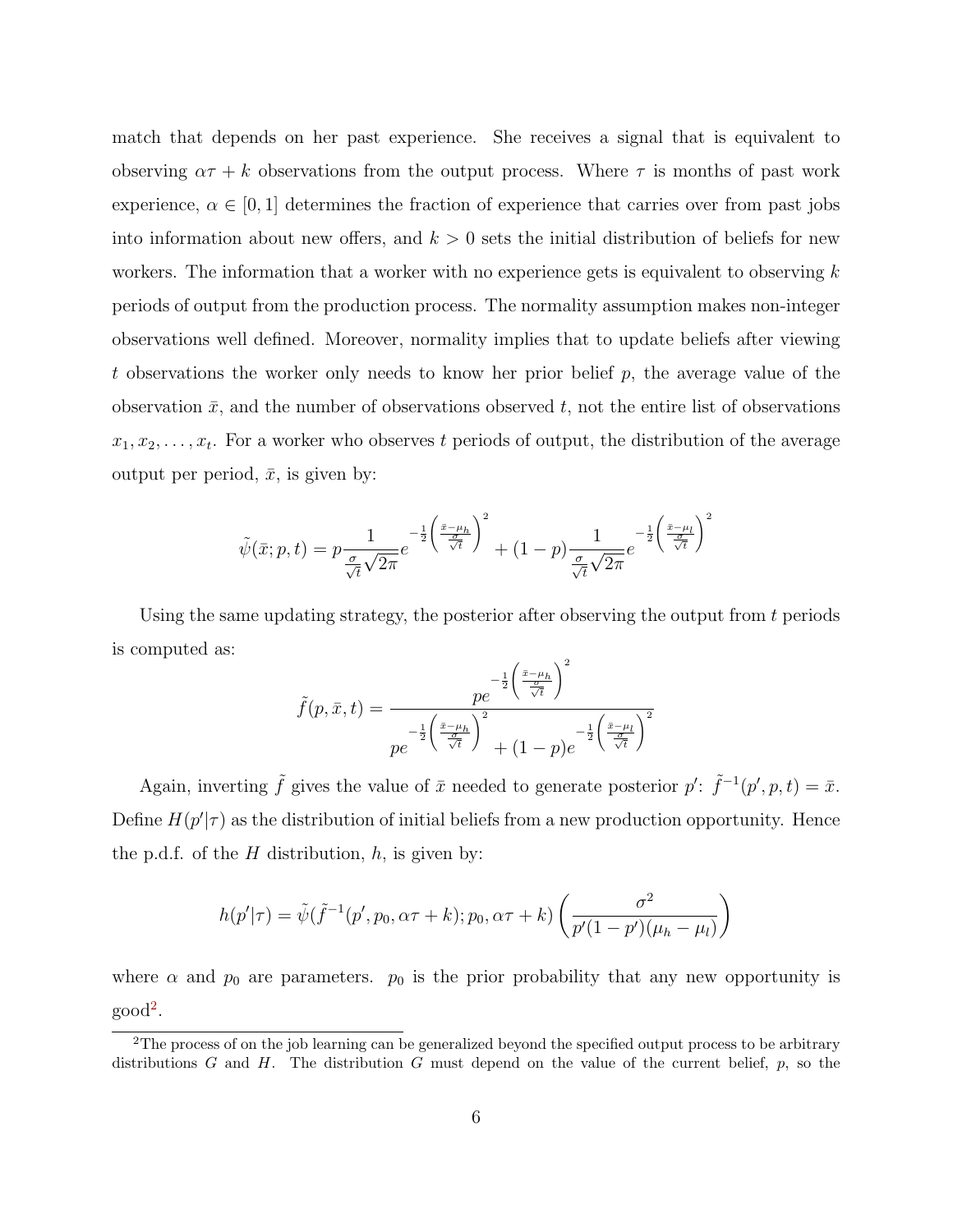#### 2.3 Wages

The worker's period payoffs from the production in the model are given by the expected value of output in each period. Given this output process, the wage is given by:

$$
w(p) = p\mu_h + (1-p)\mu_l
$$

This wage process is an equilibrium in an environment where there are a continuum of production opportunities (firms) that have no cost of entering the market. The production opportunities must make zero expected profits. Under these assumptions any wage process that pays the average wage along with any matching rate,  $\lambda$ , between workers and production opportunities can be sustained as an equilibrium outcome[3](#page-7-0).

#### 2.4 Value Functions

This section defines the value functions for the worker's general problem. When employed the worker consumes her wage,  $c_t = w(p)$ , that depends on the probability that her job is good. The worker can separate from the job for two reasons. First, she could receive an unfavorable signal about the job quality and decide to quit. Second, in each period with

$$
\int_0^x H(p'|\tau_1) - H(p'|\tau_2) dp' \ge 0 \quad \forall \ x \in [0, 1]
$$

For higher values of  $\tau$  workers get more initial information about the quality of a job. This increasing information for experienced unemployed workers is the novel feature of the model. A sufficient condition for second order stochastic dominance is that if  $\tau_1 > \tau_2$  then  $H(p'|\tau_1)$  is a mean preserving spread of  $H(p'|\tau_2)$ .

distribution of updated beliefs,  $p'$ , is given by  $G(p'|p)$ . For a general learning process, two restrictions are made on G. First, G is non-degenerate so that the signal conveys some information about p. Second, G is restricted so that  $p$  is a martingale. This is a natural restriction since  $G$  is used to update an individual's current beliefs.

The distribution  $H(p'|\tau)$  can be generalized beyond the specific normality assumptions described above. In general, for H to provide more information about jobs it must be weakly increasing in  $\tau$  in terms of second order stochastic dominance. This means that for  $\tau_1 > \tau_2$ :

<span id="page-7-0"></span><sup>&</sup>lt;sup>3</sup>This equilibrium concept assumes that production opportunities (firms) are unable to separate workers of different levels of experience when matching. The focus of this paper is to understand the implications of learning on worker's job decisions. Another interesting question would be to understand how firm's ability to select workers of different experience levels impacts equilibrium employment outcomes. Such a contribution is beyond the scope of this paper.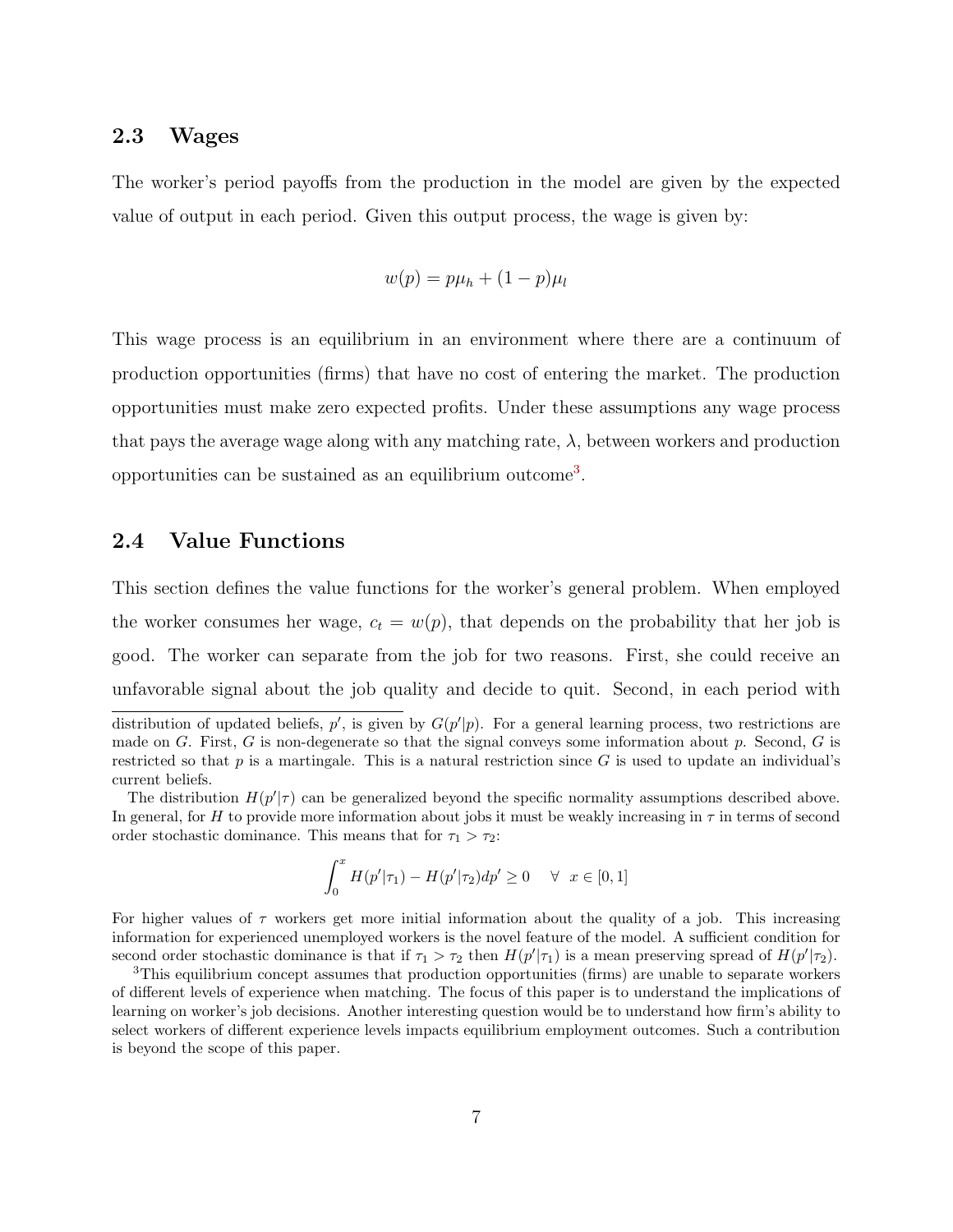probability  $\delta > 0$  an employed worker is exogenously separated from her job.  $\delta$  captures reasons for job separations not captured by the endogenous quits that arise from learning. Possible examples include plant closures or geographic relocation by the worker.

Let  $V(p, \tau)$  be the value function for an employed worker with belief p and experience  $\tau$ . The value is written as:

$$
V(p,\tau) = w(p) + \beta \delta U(\tau+1) + \beta(1-\delta) \int_0^1 \max\{U(\tau+1), V(p',\tau+1)\} G(dp'|p) \tag{1}
$$

A worker with belief p and experience  $\tau$  gets her expected output  $w(p)$ . In the next period, she is separated from her job with probability  $\delta$ , becoming unemployed with experience  $\tau+1$ . With probability  $1-\delta$  she is not separated from her job and receives her updated belief from the distribution G. Depending on the realization of her updated belief she can choose to remain employed with belief  $p'$  and experience  $\tau + 1$  or quit to become unemployed with experience  $\tau + 1$ .

Unemployed workers consume the unemployment value  $c_t = b$ . b is high enough that if a worker knows for certain that a job is bad it is optimal to quit and low enough so that if the worker knows that the job is good that she will work. These assumptions ensure that the worker's search problem is non-trivial.

When unemployed, the worker with experience  $\tau$  gets an offer from the distribution of jobs  $H(p'|\tau)$  with probability  $\lambda$ . She must choose between remaining unemployed and becoming employed with belief  $p'$ . If she does not receive a job offer she remains unemployed with the same experience.

Let  $U(\tau)$  be the value function for an unemployed worker with experience  $\tau$ . The value function is given by:

$$
U(\tau) = b + \beta(1 - \lambda)U(\tau) + \beta\lambda \int_0^1 \max\{U(\tau), V(p', \tau)\} H(dp'|\tau)
$$
 (2)

Finally, it is assumed that the maximum experienced that can be accumulated by a worker is T. While the infinite horizon model would in principle allow a worker to accumulated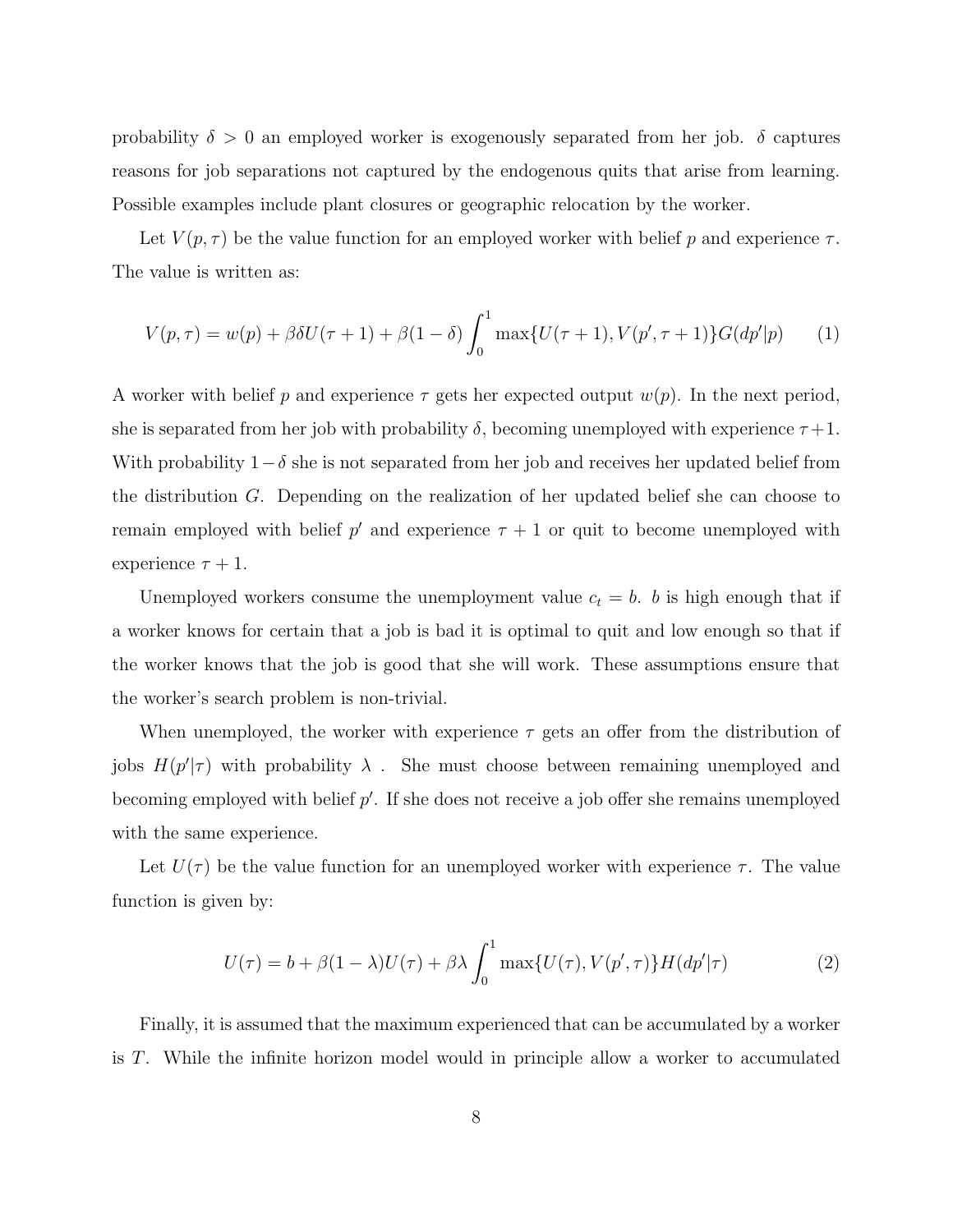more experience, including a finite maximum experience attained simplifies the computation of the model and allows analytical results to be derived<sup>[4](#page-9-0)</sup>. It can be justified on two separate grounds. First, T can be chosen to be large enough so that workers already have nearly perfect information about new production opportunities after T periods of past experience. Second, the finite nature of individual working lives means that workers only accumulate a finite amount of experience before retirement. The assumption implies that the marginal value of additional periods of experience is zero once a worker reaches T.

#### 2.5 Model Characterization

The general learning framework described above embeds the the learning models of [Jovanovic](#page-36-0) [\(1979\)](#page-36-0) and [Gibbons et al.](#page-36-1) [\(2005\)](#page-36-1) into a matching framework so the implications for worker job finding and separation rates can be explored. When  $\alpha = 0$  there is no learning across jobs and the model is identical to that of [Jovanovic](#page-36-5) [\(1984\)](#page-36-5) where workers search and get an initial signal about the quality of a match. In the case of  $\alpha = 1$ , a worker gets a signal about the quality of an initial opportunity of equal strength to their entire past job experience. All learning from a particular job carries over to future jobs. This case is similar to model of [Gibbons et al.](#page-36-1) [\(2005\)](#page-36-1) where all information transfers across jobs. The case of  $\alpha = 1$ is however still different than [Gibbons et al.](#page-36-1) [\(2005\)](#page-36-1) as in their model workers direct their search to the most productive job, so experience does not interact with job finding rates. By integrating full information transfer across jobs into a matching framework, declines in job finding rates for part of the life-cycle can still be generated in the case where  $\alpha = 1$ . Different choices of  $0 \le \alpha \le 1$  parameterize how much information transfers from one job to another.

The solution consists of a reservation level of productivity that depends on experience,  $\bar{p}(\tau)$ , such that workers will accept job offers or continue working as long as  $p \geq \bar{p}(\tau)$ 

<span id="page-9-0"></span><sup>&</sup>lt;sup>4</sup>An alternate assumption would be to use a finite horizon model. Using the finite horizon model expands the state space as the worker's age becomes an additional state variable. While the addition a state variable makes the model more cumbersome, the results are nearly identical beyond minor changes in the last couple years of working life. Since the novel implications of learning are concentrated at the beginning of the workers career the paper uses the more streamlined infinite horizon model.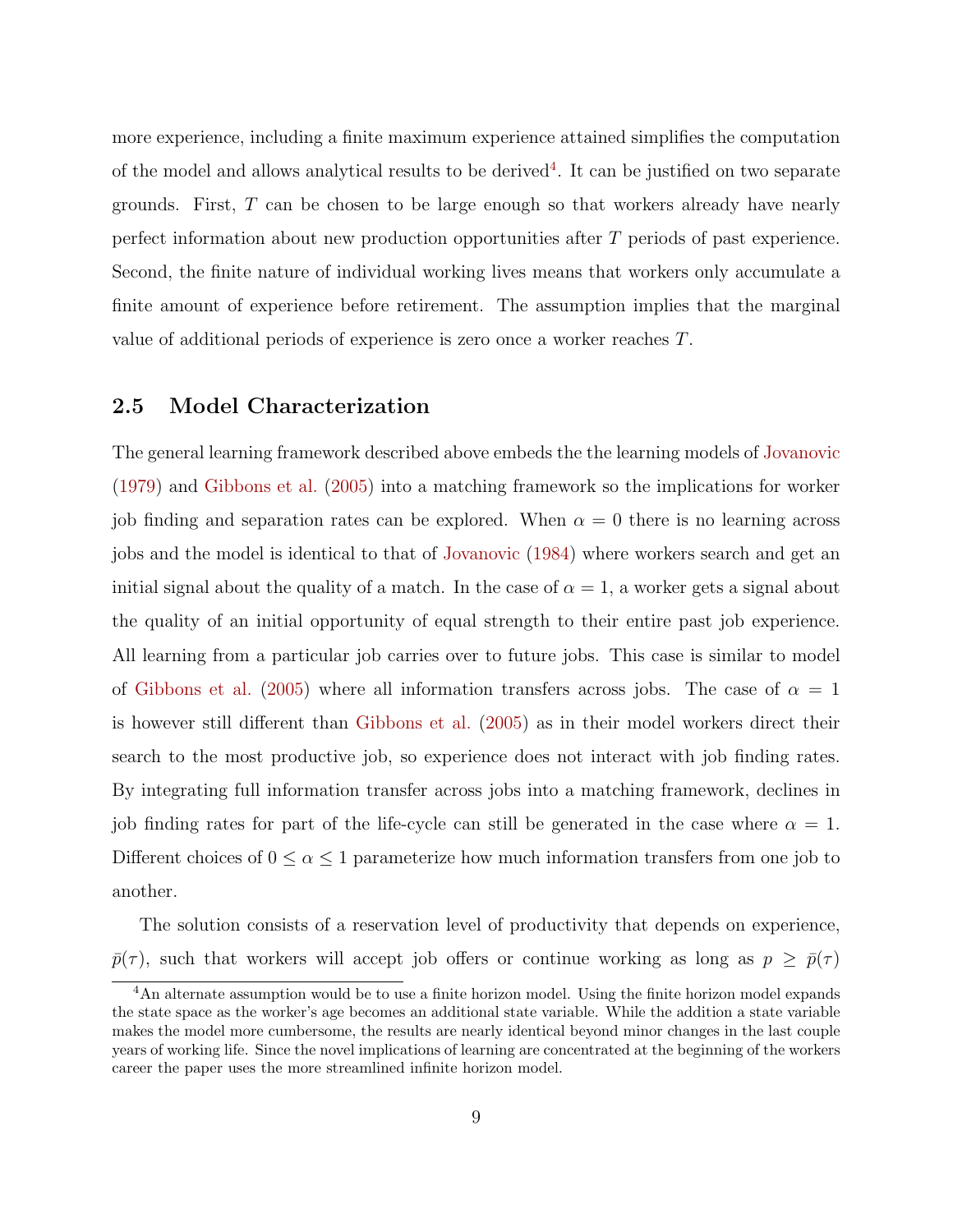and reject offers or quit otherwise. The general model is rich enough to allow for different relationships between experience, the reservation productivity level, the job finding rate, and wages that are explored quantitatively in the next sections of the paper. The rest of this section characterizes these relationships to build intuition about the workings of the model.

First, the reservation productivity level is solved for by setting the value function of a matched worker with the reservation productivity equal to the value of an unmatched worker for each level of experience. That is  $\bar{p}(\tau)$  solves:

<span id="page-10-1"></span>
$$
V(\bar{p}(\tau), \tau) = U(\tau) \tag{3}
$$

The sign of  $\bar{p}'(\tau)$  is indeterminate.

To see why  $\bar{p}(\tau)$  might be decreasing in  $\tau$  consider the following example. If a worker gets no extra information about the quality of jobs until she gains  $t$  units of experience then she gets a perfect signal after, there will be a space of experience just before  $t$  that the worker will be willing to accept worse and worse opportunities just to get the payoff from getting  $t$ units of experience. In this case, the option value of experience outweighs the current value to the worker and can generate decreasing reservation values.

The reservation productivity level will be increasing if the marginal value of information while employed at the reservation belief is less than the marginal value of information when unemployed. The reservation value increases when  $U'(\tau + 1) \leq U'(\tau)$  because extra experience can only impact a worker when unemployed seeking a new job. This condition can be interpreted as requiring that the marginal value of experience for unmatched workers is declining. The direct benefit from the additional unit of experience has to be greater than the option value of the unit of experience for getting more experience later in life.

<span id="page-10-0"></span>This intuition is formalized in the following proposition:

**Proposition 1** If  $U'(\tau + 1) \leq U'(\tau)$ , then  $\bar{p}'(\tau) > 0$  for all  $\tau \in \{0, 1, ..., T\}$ .

**Proof.** See Appendix. ■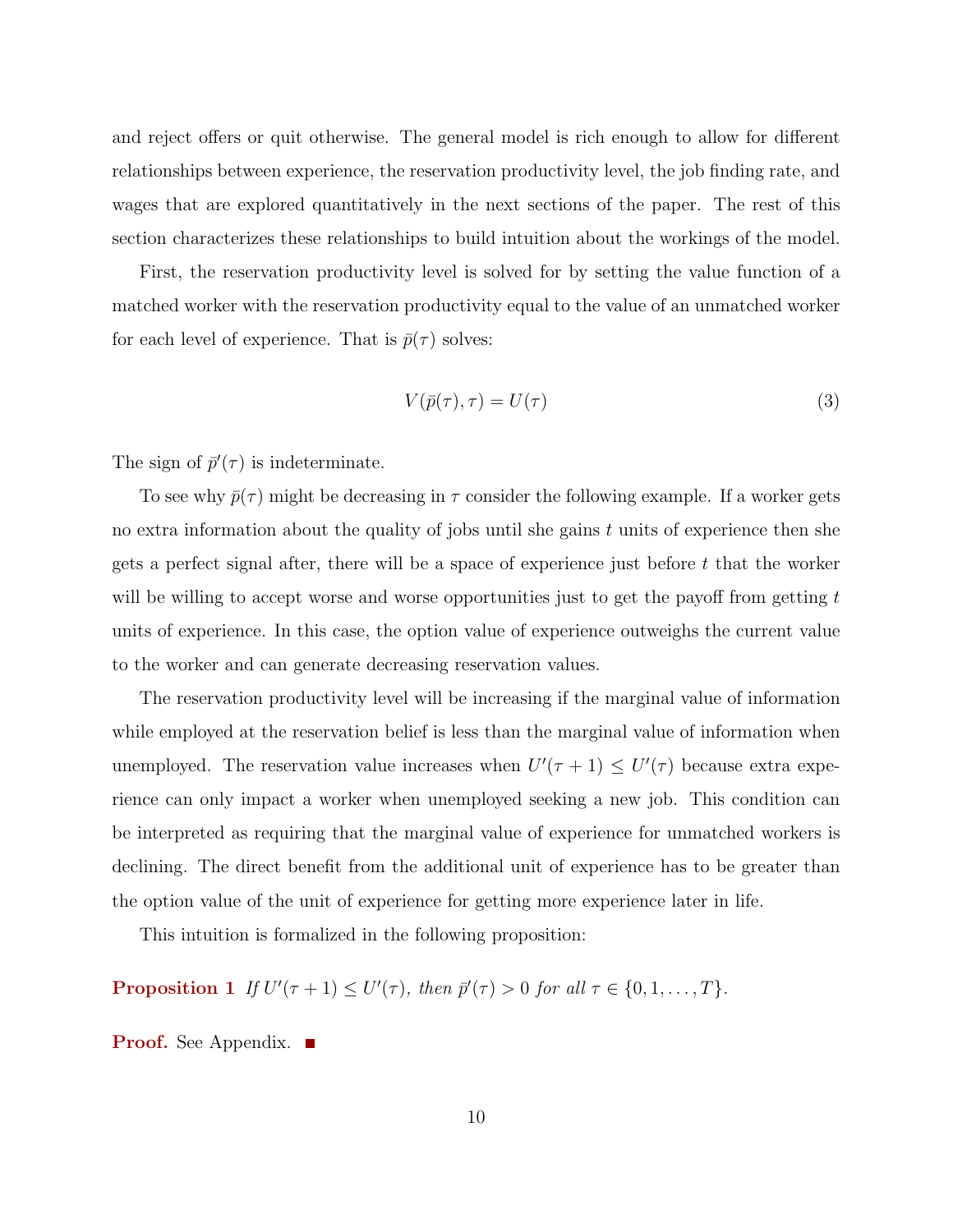Although, [Proposition 1](#page-10-0) does not reduce the sign of  $\bar{p}'(\tau)$  to restrictions on model parameters, it provides clear intuition for when the reservation belief will be increasing in experience. The condition that guarantees  $\bar{p}'(\tau) > 0$  is:

$$
V_\tau(\bar{p}(\tau),\tau) \leq U'(\tau)
$$

Using the results on the worker's reservation decision above, it is useful to consider the behavior of the job finding rate as a function of experience,  $f(\tau)$ . The job finding rate is determined by the exogenous rate of matches combined with the workers willingness to accept production opportunities:

$$
f(\tau) = \lambda(1 - H(\bar{p}(\tau), |\tau))
$$

<span id="page-11-0"></span>**Proposition 2** If  $U'(\tau + 1) \leq U'(\tau)$  and  $\bar{p}(\tau) \leq p_0$ , then  $f'(\tau) > 0$ .

**Proof.** Taking the derivative of  $f(\tau)$  with respect to  $\tau$  gives:

$$
f'(\tau) = -\lambda h(\bar{p}(\tau)|\tau)\bar{p}'(\tau) - \lambda H_{\tau}(\bar{p}(\tau)|\tau)
$$

where  $h(\bar{p}(\tau)|\tau)$  is the pdf of H. By [Proposition 1](#page-10-0)  $U'(\tau+1) \leq U'(\tau)$  implies that  $\bar{p}'(\tau) > 0$ . This condition guarantees that the first term is negative. The second term is also negative when  $\bar{p}(\tau) \leq p_0$  because  $H(p|\tau)$  is a mean preserving spread around  $p_0$ .

The conditions in [Proposition 2](#page-11-0) generate declining job finding rates early in workers lives where  $\bar{p}(\tau) \leq p_0$  as workers accept most jobs to gain experience<sup>[5](#page-11-1)</sup>. While generating a decline in job finding rates does not provide a test of the model, the strength of the model is that it generates a theory about when job finding rates will be increasing or decreasing. Job finding rates are likely to decline early in workers careers when additional information has diminishing returns.

<span id="page-11-1"></span><sup>&</sup>lt;sup>5</sup>The focus of this paper is to model the initial decline in job finding rates for young workers. In certain parameterizations, job finding rates can be increasing later in life when  $\bar{p}(\tau) > p_0$ , however for most parameter values the increase in job finding rates occurs after longer horizons than the typical length of a worker's career.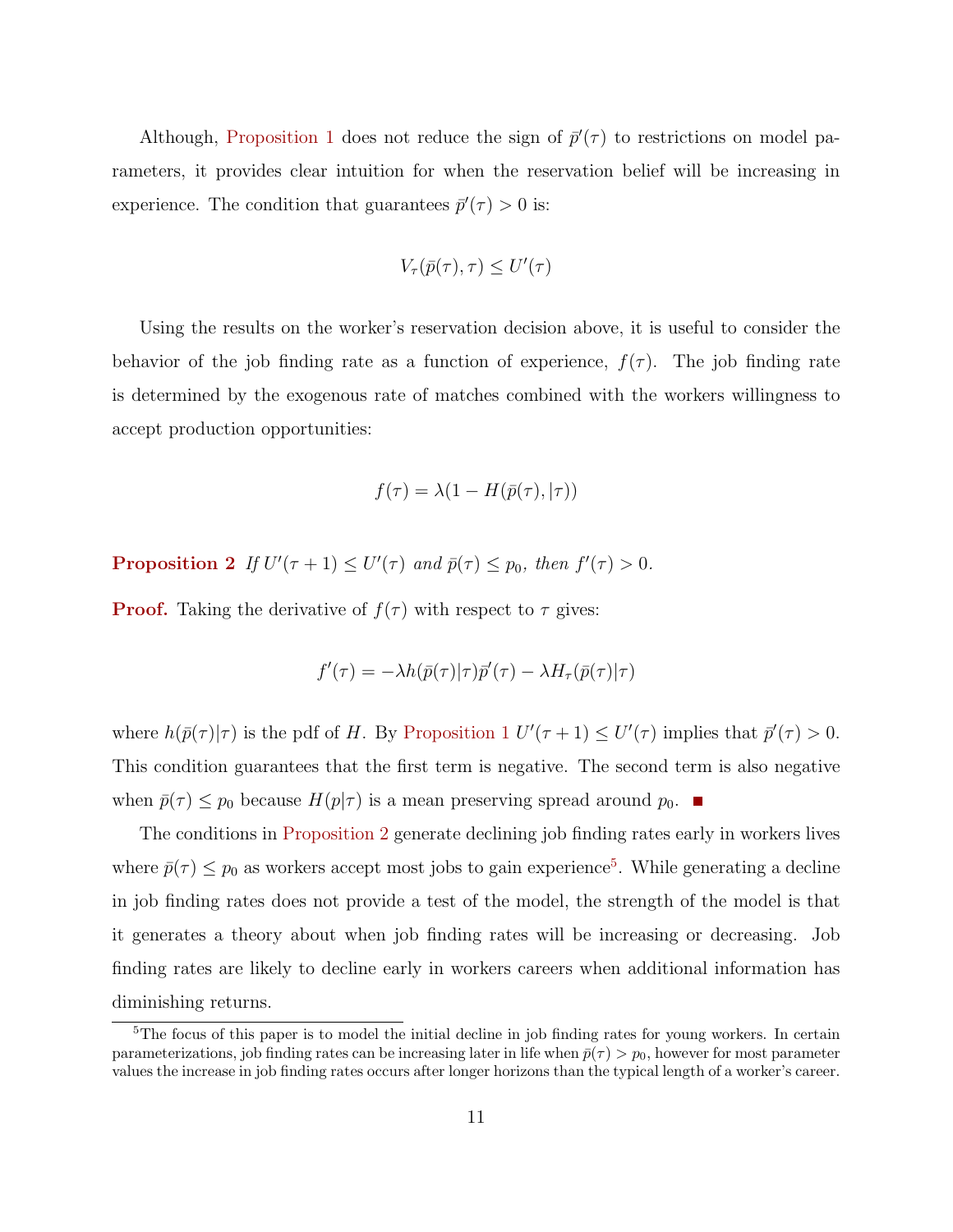The final implications of the model involve the process of the worker's current belief  $p$ while employed. Given the binary structure of productive opportunities in the model, the density of output  $\psi(x|p)$  is a mixture density of two normal distributions with means  $\mu_h$  and  $\mu_l$  and weights of p and  $(1 - p)$ . The properties of the mixture density are characterized in the following proposition:

<span id="page-12-0"></span>**Proposition 3** The distribution characterized by the mixture density  $\psi(x|p)$  has mean  $\mu_{mix} =$  $p\mu_n + (1-p)\mu_l$  and variance  $\sigma_{mix}^2 = p(1-p)(\mu_h - \mu_l)^2 + \sigma^2$  where  $\sigma^2$  is the variance of each of the two distributions in the mixture.

#### **Proof.** See Appendix. ■

For special case with two jobs types considered in this paper the standard deviation of expected output depends both on the standard deviation of the output process  $\sigma^2$  and the uncertainty regarding which type of job the worker has. While the noise from the output process is constant the uncertainty depends on the current belief  $p$ . This implies that the standard deviation of expected output peaks at  $p = 0.5$  and decreases as p converges to zero or one. While the model does not provide a closed form solution for the standard deviation of  $G(p'|p)$ , the above intuition shows that it is decreasing in p if  $p > 0.5$ .

This result is important to understand how workers learn. Unlike in [Jovanovic](#page-36-0) [\(1979\)](#page-36-0) the standard deviation of output does not decrease monotonically as the worker learns more. Instead, the standard deviation depends on the current value of  $p$  and will on average decrease for workers as their current belief converges to either zero or one.

Next, the expected initial belief based on initial experience  $\tau$  is characterized in the following proposition:

<span id="page-12-1"></span>**Proposition 4** If  $\tilde{\tau} > \tau$ ,  $\bar{p}(\tau) \leq \bar{p}(\tilde{\tau})$ , and  $\bar{p}(\tau) \leq p_0$ , then the expected value of the initial beliefs for an accepted offer is higher for the worker with more experience. That is:

$$
E[H(p|\tau)|p \ge \bar{p}(\tau)] \le E[H(p|\tilde{\tau})|p \ge \bar{p}(\tilde{\tau})]
$$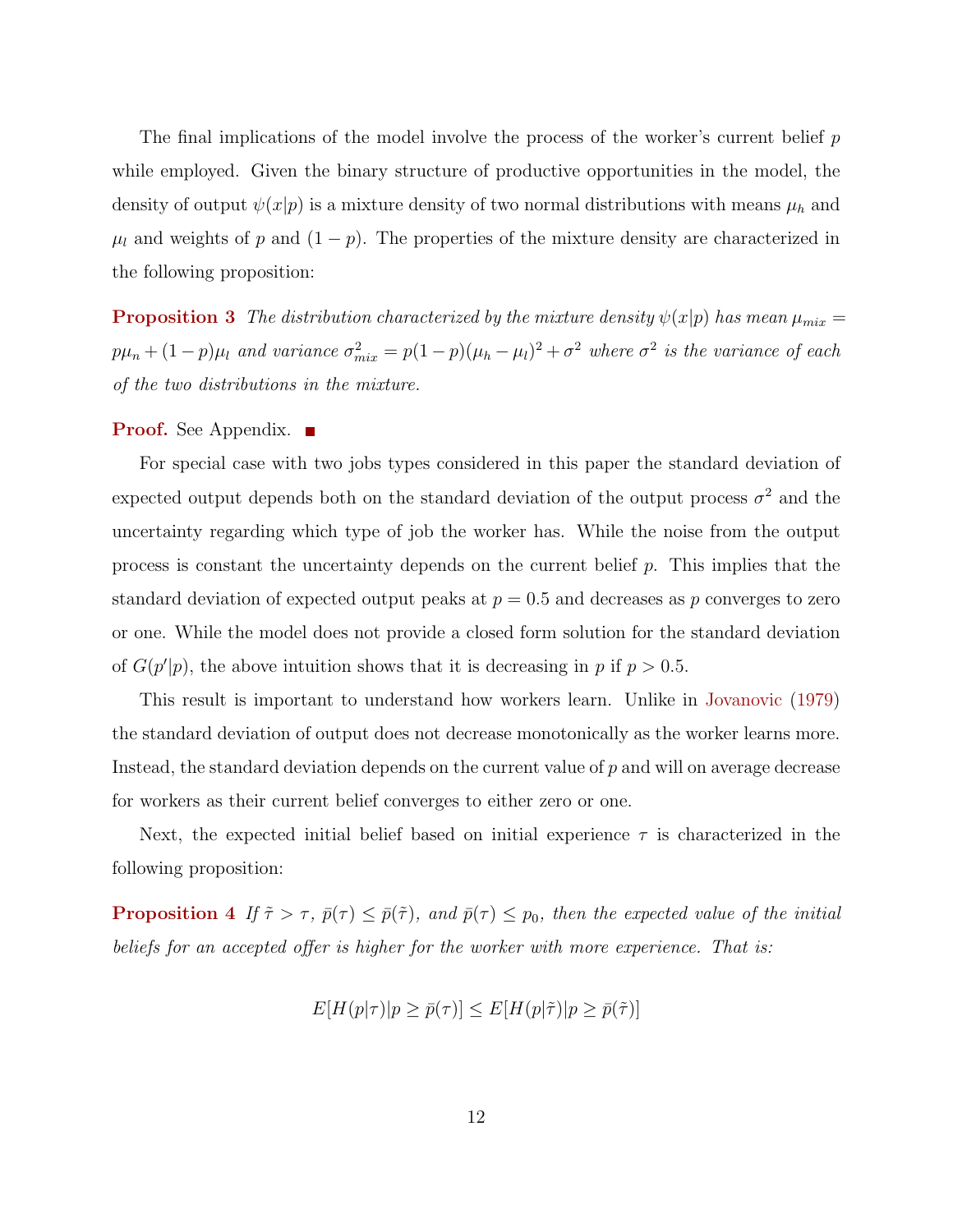#### **Proof.** See Appendix.

Given the wage process:

$$
w(p) = p\mu_h + (1 - p)\mu_l
$$

the behavior [Proposition 3](#page-12-0) and [Proposition 4](#page-12-1) can be used to make predictions about volatility of wages on new jobs. The novel feature of the model is that a worker with more experience who starts a new match will have more information about the quality of that match than a worker with less experience. In the case where  $\bar{p}(\tau) > 0.5$  and is increasing, the model would predict that more experience translates to on average a higher value of p at the start of a new job and hence lower variation in the path of future wages. These implications are quantitively evaluated with simulations of the model.

While the above propositions derive the novel implications of the model, the model generates many other predictions that are present in other search and learning models that are consistent with empirical findings. Two of these implications that are particularly worth emphasizing are that the wage tenure gradient should be declining in experience and that expected duration of jobs is increasing in experience. The model generates a declining wage tenure profile with more past experience as workers have more information about their ability. This prediction is not tested as it is difficult to distinguish this channel from standard models of human capital with diminishing returns that can generate similar wage profiles. The implication that more past experience leads to longer job durations has been captured in [McCall'](#page-36-11)s [\(1990\)](#page-36-11) finding that longer tenure in the first job implies lower hazard rates in future employment as experience allows workers to reject poor second matches.

### <span id="page-13-0"></span>3 Calibration

To parameterize the model, assume that there are a large number of workers facing identical decision problems. Each worker faces a different history of idiosyncratic shocks. Averaging outcomes across workers, aggregate data are constructed from the model. In computations, simulated data over a 40 year career is compared to actual worker outcomes. The period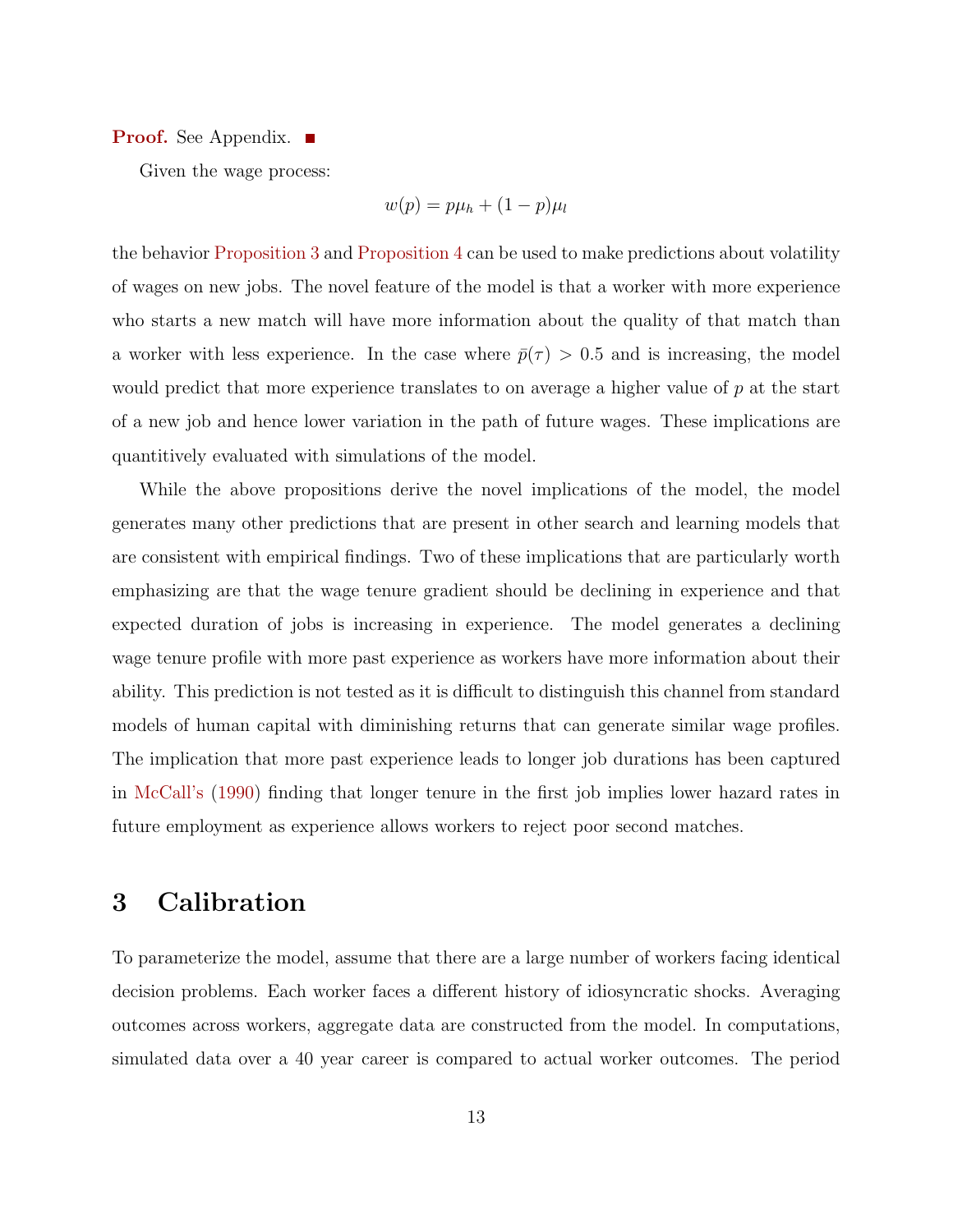length is one month so that parameters are chosen to match monthly data on job finding and separation rates in the United States.

To compute the model there are ten parameters that must be chosen: the maximum amount of experience T, the initial signal k, the discount factor  $\beta$ , the job offer rate  $\lambda$ , the expected output from a good match  $\mu_h$ , the expected output from a bad match  $\mu_l$ , the probability that a match is good  $p_0$ , the variance of output noise  $\sigma$ , the proportion of experience used for new matches  $\alpha$ , the exogenous separation rate  $\delta$ , and the value of leisure b.

 $\mu_h$  is normalized to one and  $\mu_l$  is normalized to zero. Given these normalizations the evolution of p will be determined by the variance of output noise,  $\sigma$ . The evolution of p is fully determined by the signal to noise ratio:  $\frac{\mu_h-\mu_l}{\sigma}$ . Because the model period is one month,  $\beta$  is set to 0.9966 which corresponds to an annual interest rate of 4%.  $T = 480$  to corresponding to a maximum level of experience of 40 years. This is a reasonable upper bound as it corresponds to the normal length of work for individuals in the U.S. Increasing the maximum level of experience has no effect on the results. Finally,  $k = 1$  give a nondegenerate initial distribution of beliefs about a first job while still being concentrated around  $p_0$ .

The remaining parameters are chosen to match features of the decline in job finding and separation rates in the U.S. The left panel of [Figure 1](#page-15-0) shows the decline in the job separation rate with age in the U.S. for workers aged 18-57<sup>[6](#page-14-0)</sup>. The separation has a sharp initial decline from age 18-25 followed by a gradual decline later in life.

The right panel of [Figure 1](#page-15-0) shows the decline in the job finding rate. Similarly, the job finding rates fall fastest for the first 8-10 years, but the initial decline is less dramatic than the separation rate and finding rates continue to decline at a greater rate for the remainder of the workers' careers. Notice that while job separation rates fall by about a factor of 10,

<span id="page-14-0"></span><sup>6</sup>This data was constructed by Robert Shimer using CPS monthly microdata from 1976 to 2005. The procedure used follows [Shimer](#page-37-3) [\(2007\)](#page-37-3) to create a time series of job separation and finding rates for individuals of each age. The time series is used to create average unemployment, job finding, and job separation rates for each age group. For additional details, please see [Shimer](#page-37-3) [\(2007\)](#page-37-3) and his webpage http://robert.shimer.googlepages.com/flows.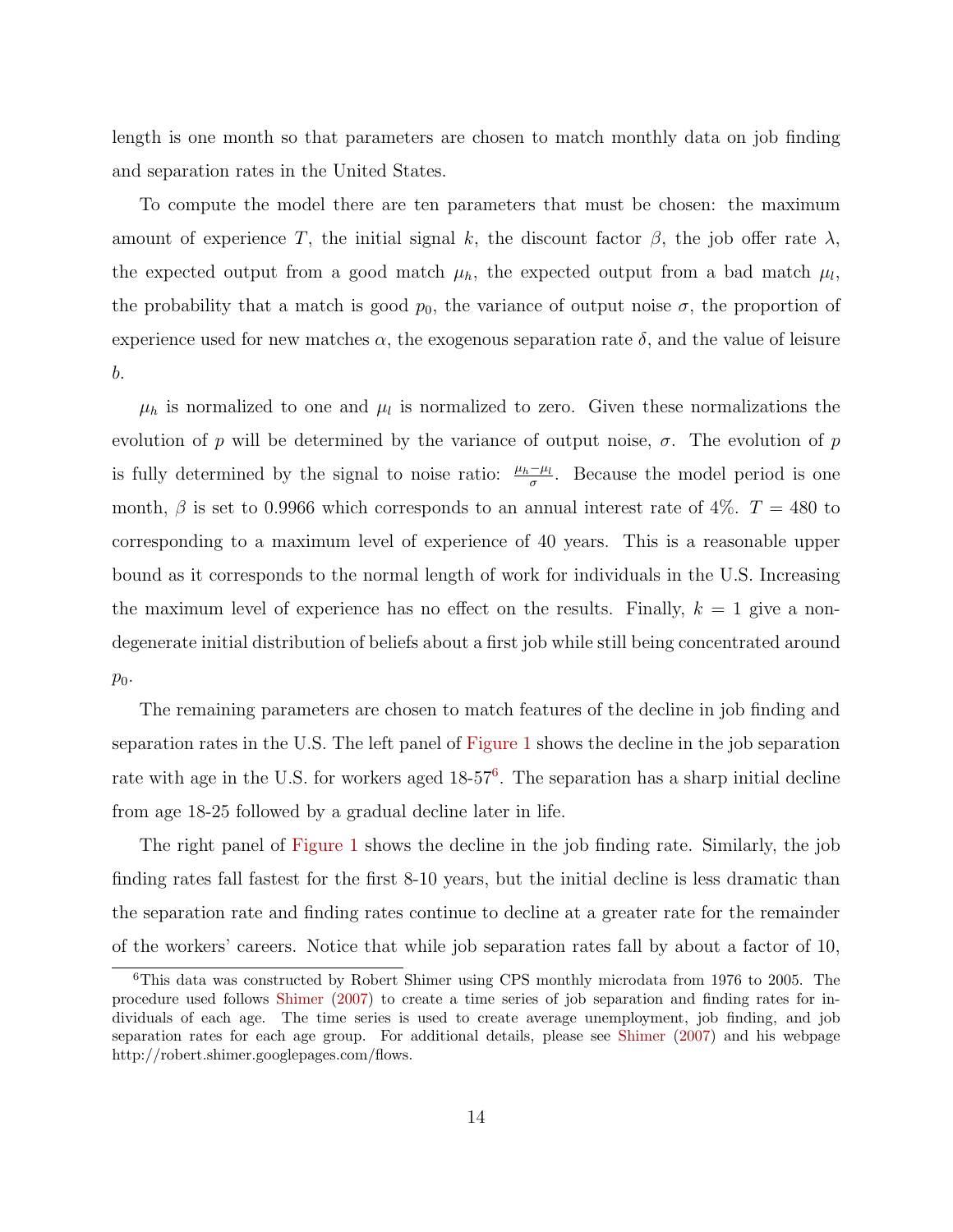

<span id="page-15-0"></span>Figure 1: Monthly job separation rate in left panel and monthly job finding rate in right panel by age for the U.S. economy.

the job finding rates only decline by about a factor of 2 over the life cycle. Taken together, the steeper decline in the separation rate implies that the unemployment rate declines with age.

 $\lambda$  is chosen to match the worker's rate of job offers.  $\lambda$  provides an upper bound for the job finding rate in the model as workers with little experience will accept nearly any productive opportunity that they find. In the data, 17-year-old workers have a job finding rate of 0.57. To match this feature of the data,  $\lambda$  is set to 0.6.

 $p_0$  determines the portion of good jobs in the economy. Since a worker with perfect information about the quality of jobs will only accept good ones,  $p_0$  determines the amount of decline in the job finding rate over the worker's life.  $p_0$  is chosen to match the decline in the job finding rate found in the data. It is set to 0.7 which allows the model to match the job finding rate of 0.30 for 57 year old workers in the data.

Next,  $\sigma$  is the amount of output noise. Higher values of  $\sigma$  imply that workers learn slowly about the quality of their matches. In the limit,  $\sigma = 0$  implies that workers perfectly observe the quality of the match with one observation while as  $\sigma \to \infty$  workers have no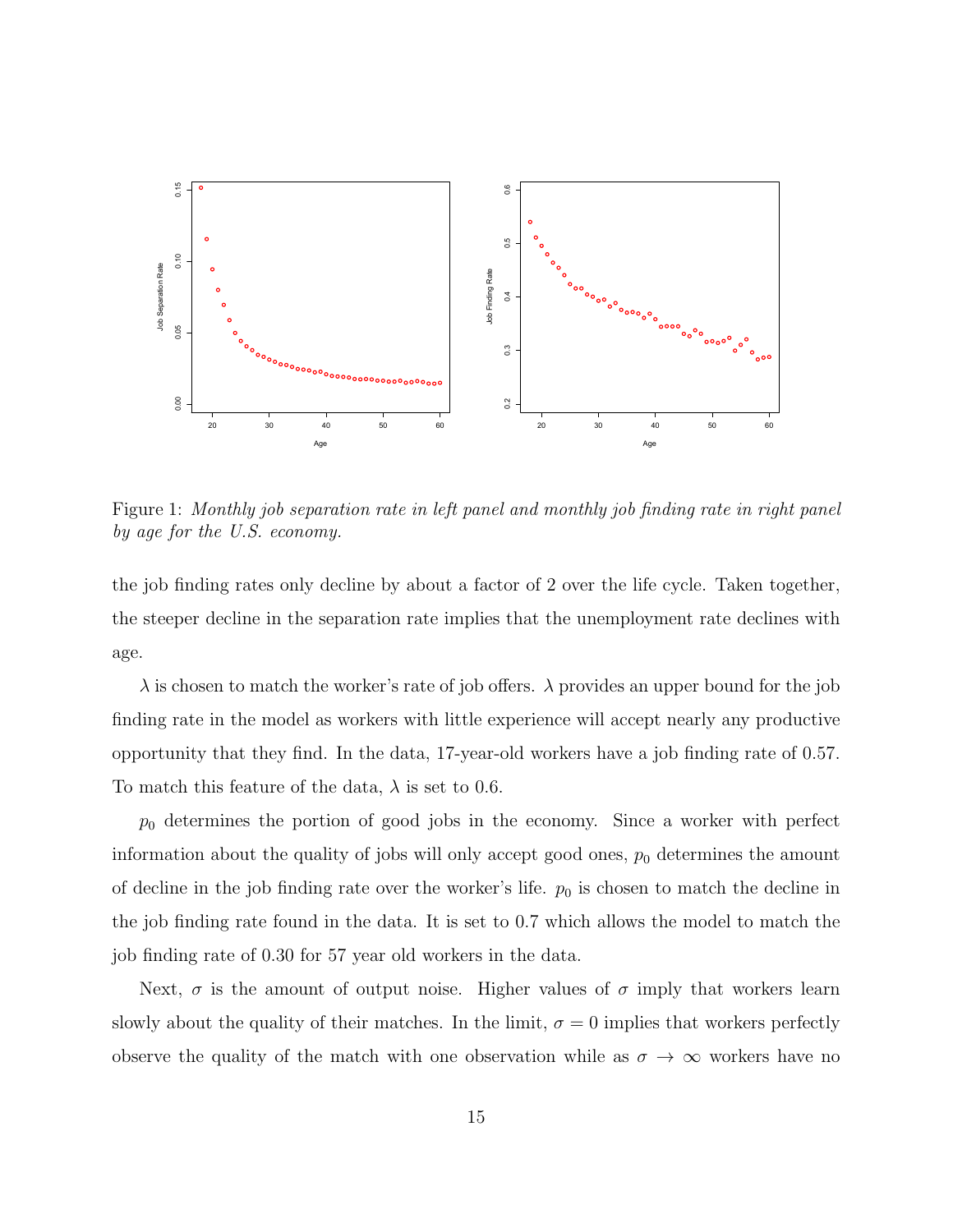learning.  $\sigma = 4$  is chosen to match the shape of the decline in job finding rates. Higher values of  $\sigma$  imply that workers learn more slowly. Slower learning implies that it takes longer to distinguish bad matches, and generates a flatter decline in job finding rates. Higher values of  $\sigma$  imply that the decline in job finding rates is quick.

 $\alpha$  determines the amount of experience that carries over in learning about new job opportunities. It is natural to restrict  $\alpha$  to be in [0, 1].  $\alpha = 0$  is analogous to the standard [Jovanovic](#page-36-0) [\(1979\)](#page-36-0) model where individuals learn nothing about future jobs and the employment is a pure renewal process.  $\alpha = 1$  is the limit where all learning carries over to future jobs. Higher values of  $\alpha$  imply that workers learn faster about future jobs and therefore have a steeper decline in both job finding and separation rates. Model results for various values of  $\alpha$  are shown. With the model period set to be a month,  $\alpha = \frac{1}{30}$ . This corresponds to getting one month worth of information about a new job for every two and a half years of labor market experience. Higher values of  $\alpha$  predict a steeper initial decline followed by less learning later. This parameter is sensitive to the choice of  $\sigma$ . The chosen value of  $\sigma$ implies that individuals learn quickly by observing output. Surprisingly, very low values of  $\alpha$  generate large changes in the patterns of job finding rates.

 $\delta$  is the rate of exogenous job separations. An upper bound on the value of  $\delta$  is lowest observed monthly job finding probability in the data is 0.014 for 59-year-olds. A lower value of  $\delta = 0.0075$  is chosen.

The final parameter is b. This parameter determines the relative desirability of being employed in a bad job compared to searching for a new job. Higher values of  $b$  make unemployment more attractive.  $b = 0.3$  is chosen to match the level of unemployment over a workers lifetime.

[Table 1](#page-17-1) summarizes the chosen parameters and their values.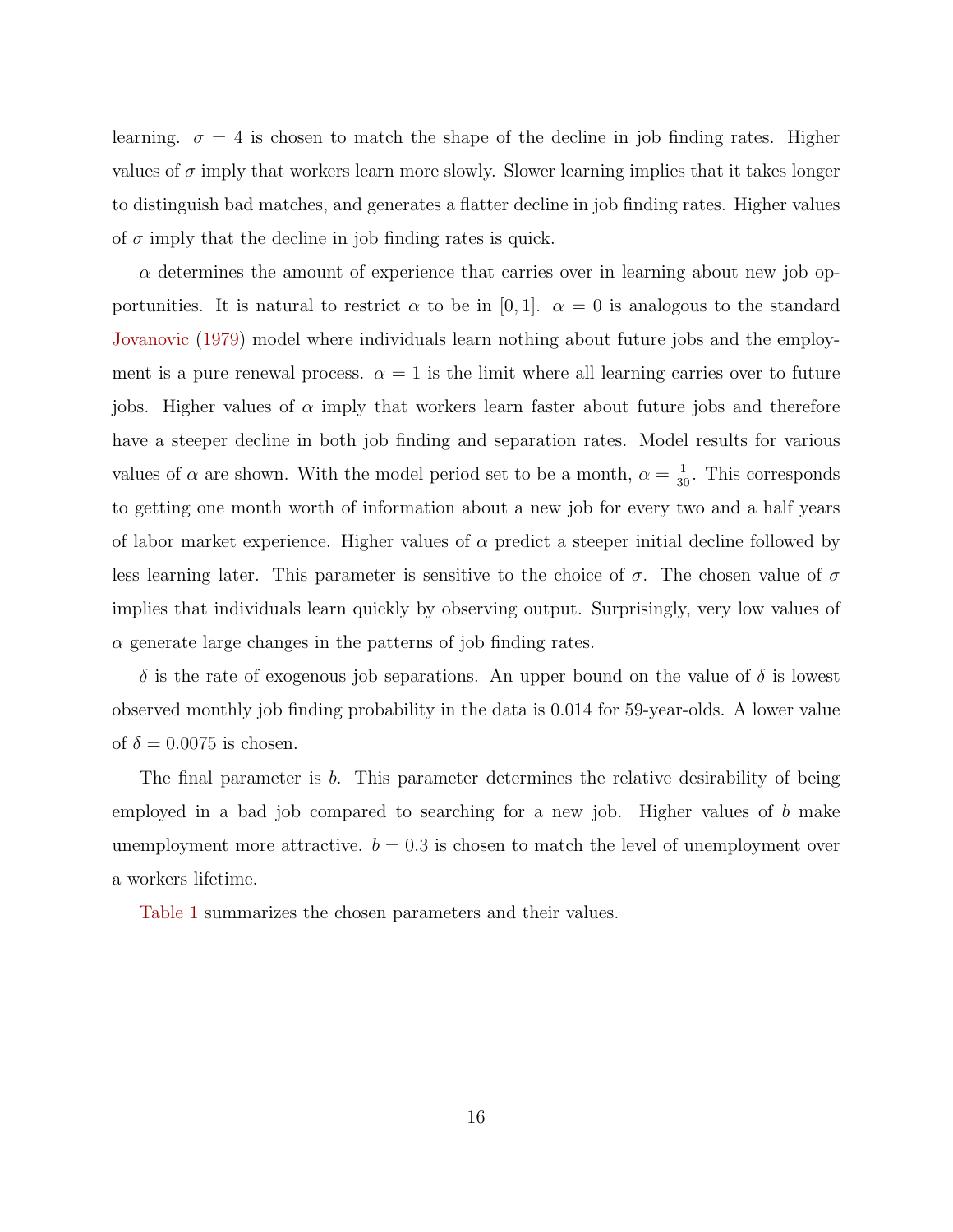| Name                      | Parameter | Value          | Target                     |
|---------------------------|-----------|----------------|----------------------------|
| Max Age                   | T         | 480            | Max 40 Years Experience    |
| Initial Information       | k,        | L              | Normalization              |
| Discount Factor           | 17        | 0.9966         | 4\% Interest Rate          |
| Job Offer Rate            |           | 0.6            | Peak of Finding Rate       |
| Good Output               | $\mu_h$   | 1              | Normalization              |
| Bad Output                | $\mu_l$   | 0              | Normalization              |
| Probability of Good Job   | $p_0$     | 0.7            | Decline in Finding Rate    |
| Output Noise              | $\sigma$  | $\overline{4}$ | Curvature in Finding Rate  |
| Experience Rate           | $\alpha$  | $rac{1}{30}$   | Various Values Shown       |
| Exogenous Separation Rate | δ         | 0.0075         | Minimum of Separation Rate |
| Value of Leisure          | h         | 0.3            | Level of Unemployment      |

<span id="page-17-1"></span>Table 1: Calibrated values of the model parameters.

|  |  |  | $ \leq 18$   19   20   21   22   23   24   $\geq 25$ |
|--|--|--|------------------------------------------------------|
|  |  |  |                                                      |

<span id="page-17-2"></span>Table 2: Percent of populations first employment spell by age. From [Topel and Ward](#page-37-0) [\(1992\)](#page-37-0).

### <span id="page-17-0"></span>4 Simulated Results

This section documents the implications from the calibrated model. The novel feature of allowing learning to transfer between jobs is that past experience now has implications for workers while unemployed through their job search behavior. To document this, the value functions are computed to generate reservation probabilities for workers at each experience level. Using these decision rules, employment outcomes are simulated for individual workers. The outcomes for 10,000 simulated workers are computed from the date that workers enter the labor force. Monthly employment, job finding rates, job separation rates, wages, tenure, and total experience are recorded.

To compare with labor force data, outcomes by age are constructed by entering workers into the labor market at the age they get their first full time employment. [Topel and](#page-37-0) [Ward](#page-37-0) [\(1992\)](#page-37-0) compute the percentage of workers who enter the labor force at a given age by assuming that workers enter when they attain their first employment that lasts at least 2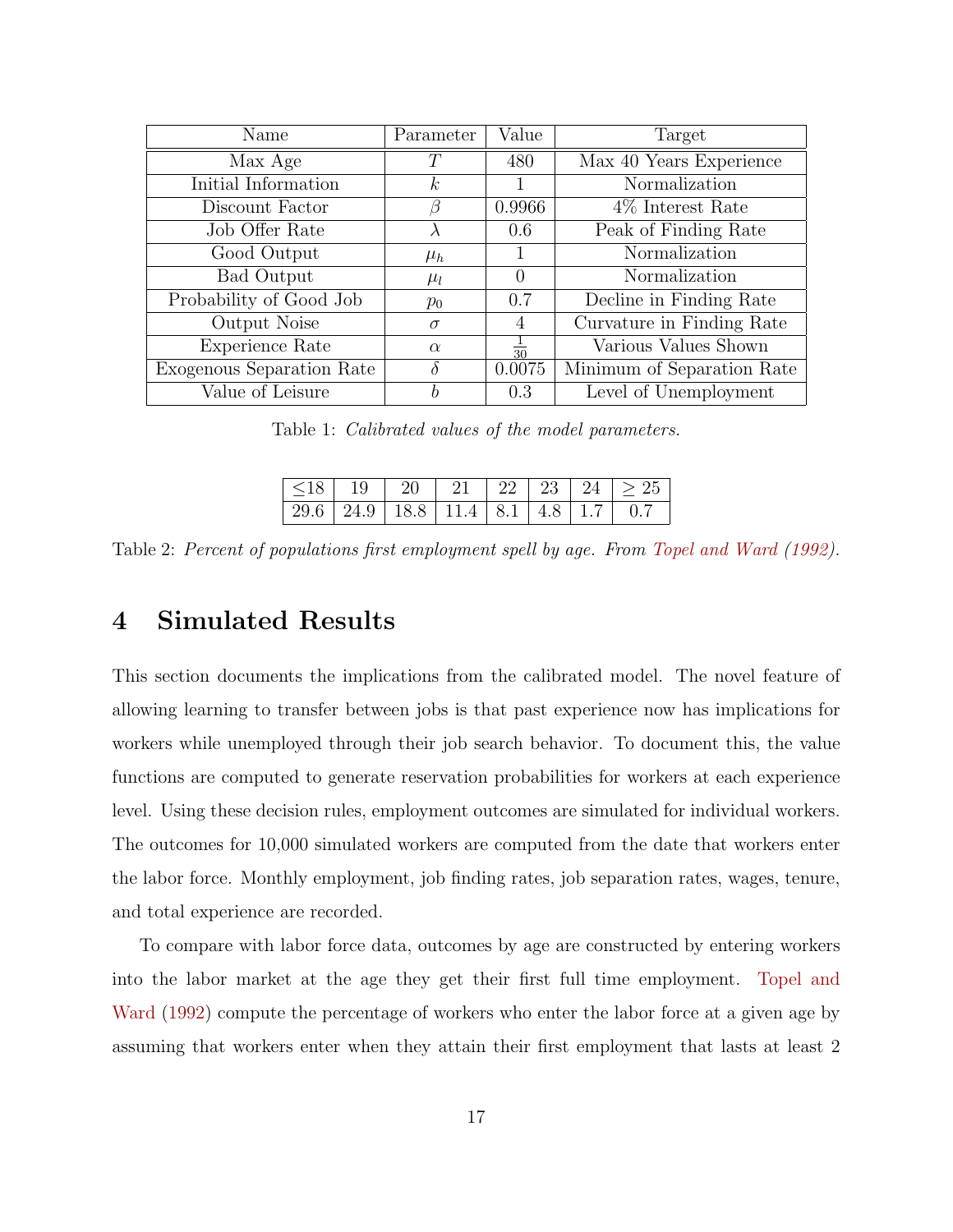quarters. This measure leaves out workers who take summer jobs and then return to school. [Table 2](#page-17-2) replicates their table showing the percentage of workers who enter the labor force at each age. When constructing the data from the model, all workers in the  $\leq 18$  category enter at age 18 and all workers in the  $\geq$  25 category enter at age 25. The remainder of this section compares the simulated data from the calibrated model with employment data from the CPS.

#### 4.1 Job Finding Rate

The first result is that the calibrated model is able to match the decline in job finding rates with age. Since experience allows individuals to learn about the quality of new matches, experienced workers are more selective about which jobs they choose to accept. This feature allows the job finding rate to decline over a worker's lifetime.

[Figure 2](#page-19-0) plots the decline in job finding rates from the simulated model against the data. Simulated job finding rates start out slightly higher and decline to match the rates observed in the data. The two series are almost identical after age 30. The calibrated model is able to capture the initial steep decline in job finding rates and continued gradual decline later in life. No previous models of learning generated any change in job search behavior so their predicted job finding rate is constant.

To compare the fits of the model with the data a goodness of fit is computed:

$$
Fit = 1 - \frac{\sum_{a=18}^{57} (\varepsilon_a - \bar{\varepsilon})^2}{\sum_{a=18}^{57} (y_a - \bar{y})^2}
$$

This is similar to an  $R^2$  measure, where  $\varepsilon_a$  is the difference between the model and the data for age  $a, \bar{\varepsilon}$  is the average difference,  $y_a$  is the level of the data for age  $a$ , and  $\bar{y}$  is the average level of the data. The numerator give the sum of squared errors between the data and the model and the denominator gives the sum of squared deviations in the data. The calibrated model has a fit of 0.95.

To see how changes in  $\alpha$  affect the results of the model, [Figure 3](#page-20-0) plots the job finding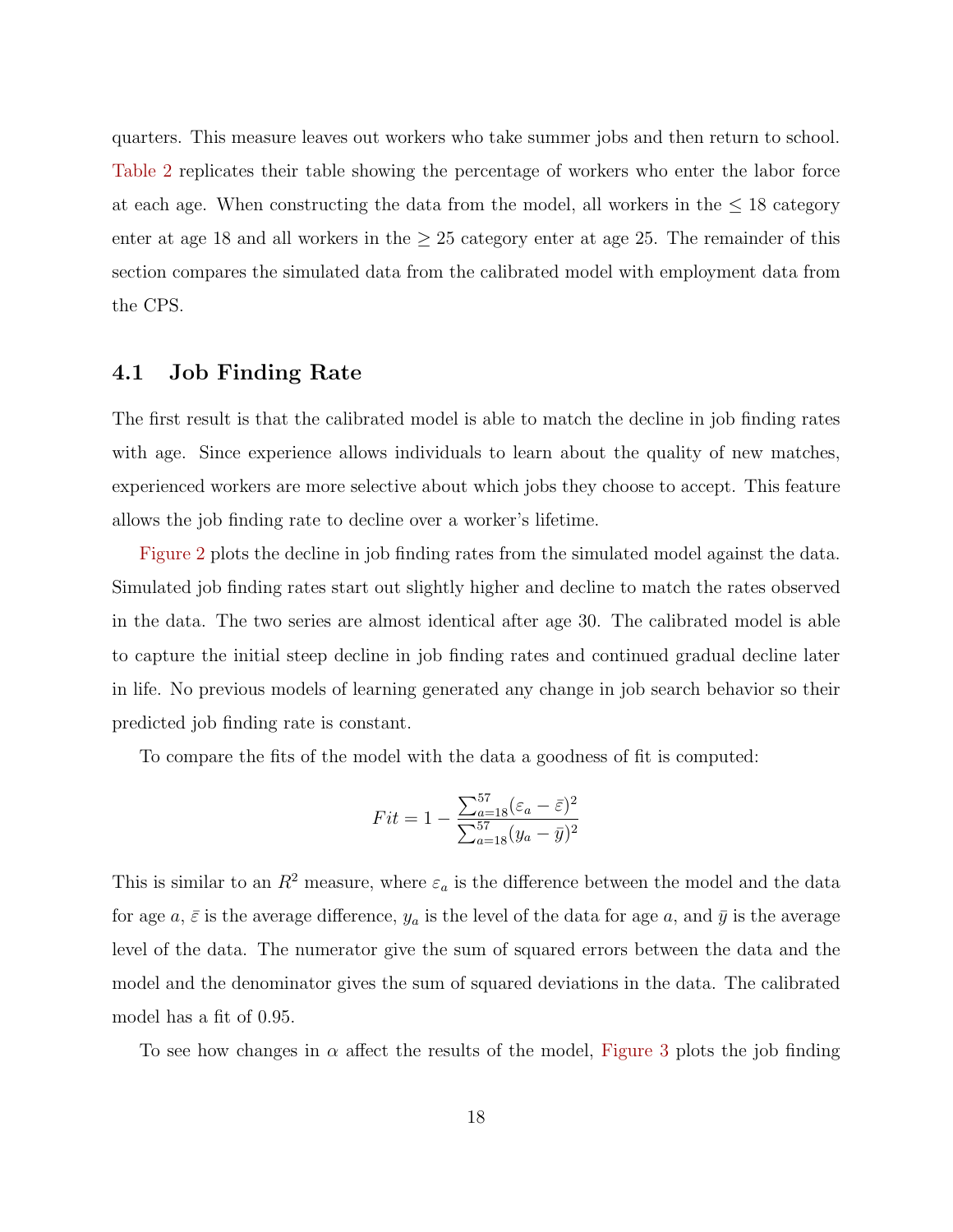

<span id="page-19-0"></span>Figure 2: Job finding rate by age. Data: dots; Calibrated Model: Line.

rate from the calibrated model for different values of  $\alpha$ . Low values imply a steeper initial decline in job finding rates as the worker is able to distinguish between good and bad jobs more quickly. In the cases close to the calibrated value of  $\alpha = \frac{1}{30}$  the simulated job finding rates decline throughout the worker's simulated working life. However, for high values of  $\alpha$ the simulated job finding rate is not monotonic. In particular, when  $\alpha = 1$  there is a large portion of the worker's life for which the job finding rate is increasing. Recall that for a worker with perfect information, the job finding rate is determined by the arrival rate of productive opportunities  $\lambda$  multiplied by the fraction of those opportunities that are good  $p<sub>0</sub>$ . This gives a job finding rate of 0.42 for the current calibration. The initial rapid decline occurs as some information about the quality of the job initially makes the worker much pickier about which jobs to accept. Over time better information pushes a greater portion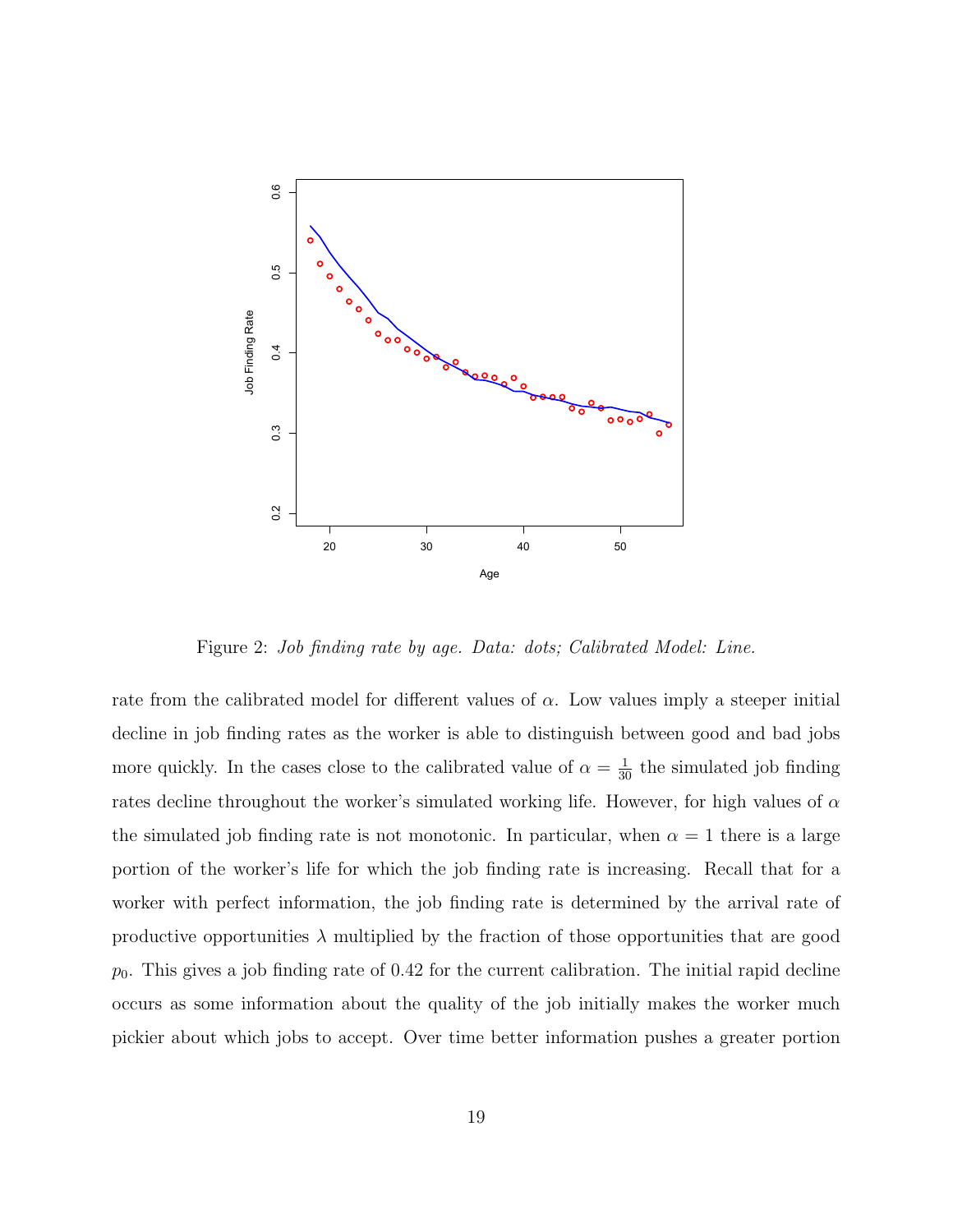

<span id="page-20-0"></span>Figure 3: Job finding rate by age for various values of  $\alpha$ .

of jobs above the threshold to increase the job finding rate. The case of  $\alpha = \frac{1}{48}$  shows that even small amounts of learning across jobs can have dramatic effects on the predicted worker search behavior over the life cycle. Finally, the case of  $\alpha = 0$  is shown to be flat. This corresponds to the [Jovanovic](#page-36-0) [\(1979\)](#page-36-0) model where no learning transfers across jobs and workers have a flat job finding rate for their entire life.

### 4.2 Job Separation Rate

[Figure 4](#page-21-0) shows the decline in separations for the calibrated model compared with the data. The model exhibits an initial decline in the separation rate that is steeper than the data, but is unable to generate the highest levels of separations for young workers. Some of the high rates are due to workers moving in and out of the labor force for schooling that is not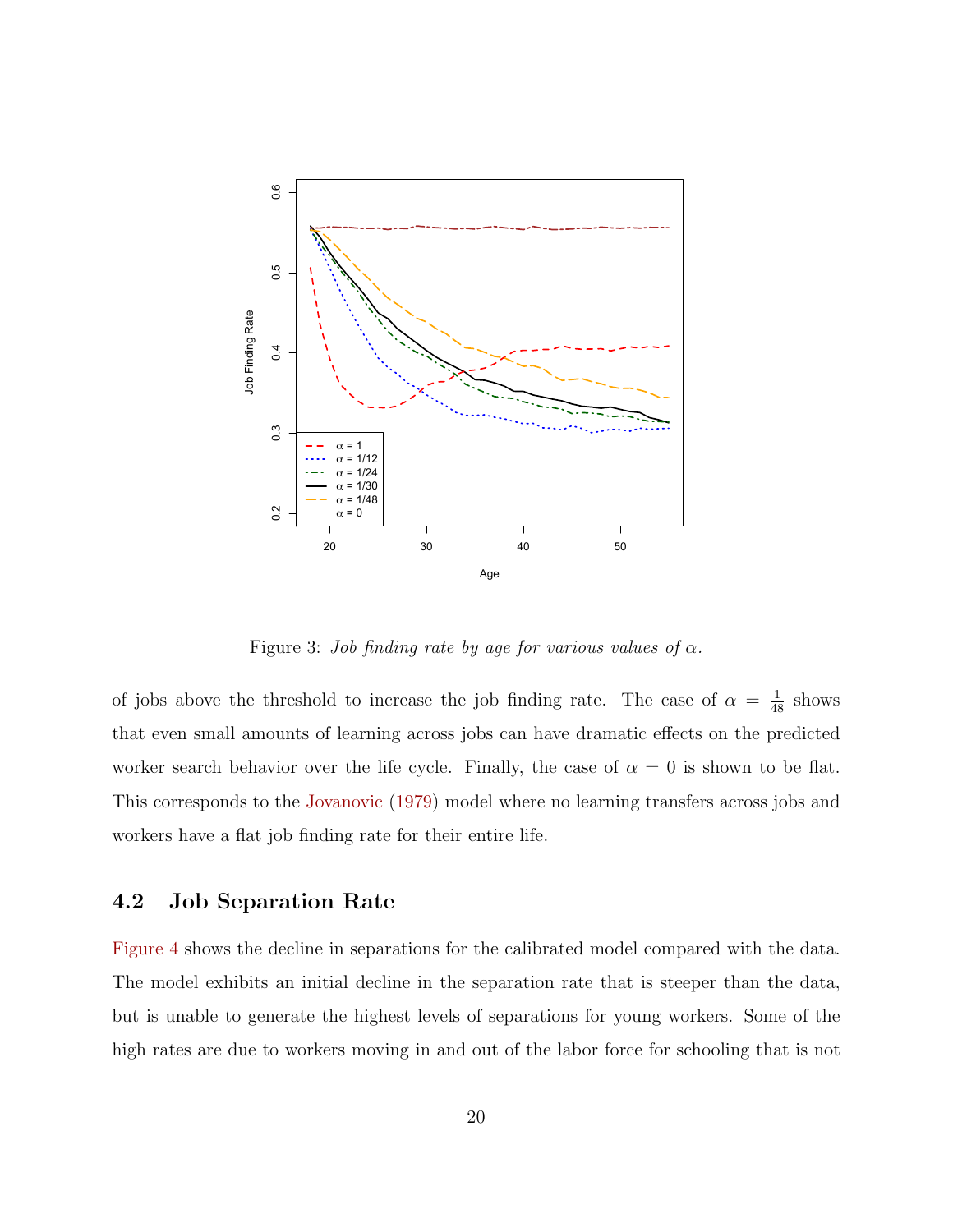

<span id="page-21-0"></span>Figure 4: Job separation rate by age. Data: dots; Calibrated Model: Line.

captured by the model. The decline in job separations happens in the model for two reasons. First, as in [Jovanovic](#page-36-0) [\(1979\)](#page-36-0) the job separation rate declines as workers sort themselves to good jobs which last longer on average than bad jobs. Second, experience allows older workers to match with better jobs than younger workers reducing the chance of separation for new jobs acquired later in life.

The fit of the calibrated model is 0.68. Despite not capturing the high level of initial separations in the data, the model with learning is still able to capture most of the decline in separations. This is consistent with the predictions in other models of learning.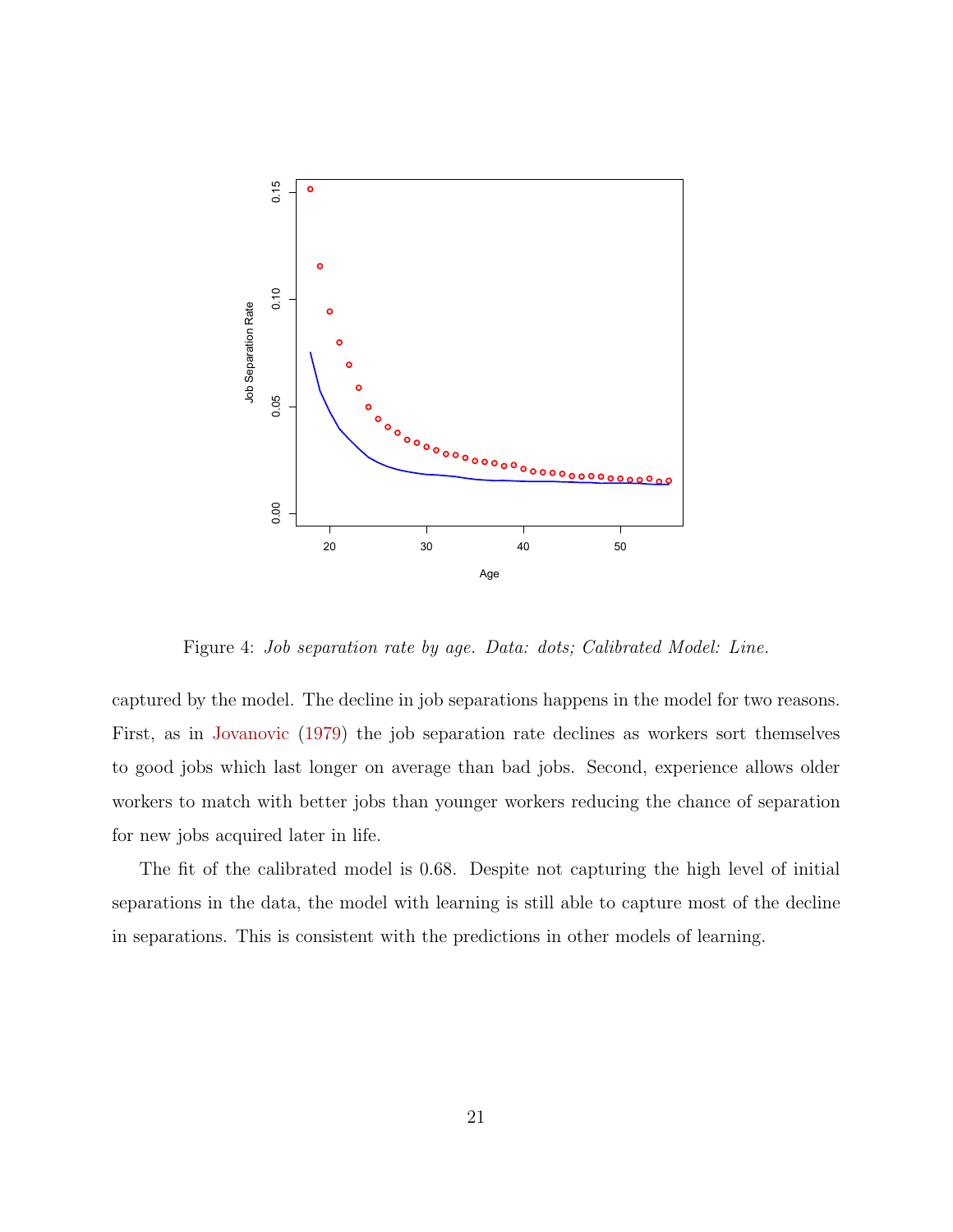

<span id="page-22-0"></span>Figure 5: Unemployment rate by age. Data: dots; Calibrated Model: Line.

#### 4.3 Unemployment

It is well known that young workers face higher unemployment rates than prime aged workers. The model is able to capture this decline in unemployment with age.

[Figure 5](#page-22-0) shows the average annual unemployment rate by age. The dots depict the decline in unemployment found in the data where the solid line depicts the results from the calibrated model. The data show a steady decline in unemployment with age. Unemployment declines from about 17% for 18-year-old workers to between 3.5 and 4% for prime aged workers. The calibrated model captures a similar decline over the life cycle, with 18-year-old workers experiencing unemployment of 23% and declining to 4.1%. The initial decline in unemployment is steeper in the calibrated model than in the data reflecting all 18 year old worker entering the market unemployed. The fit calibrated model on the unemployment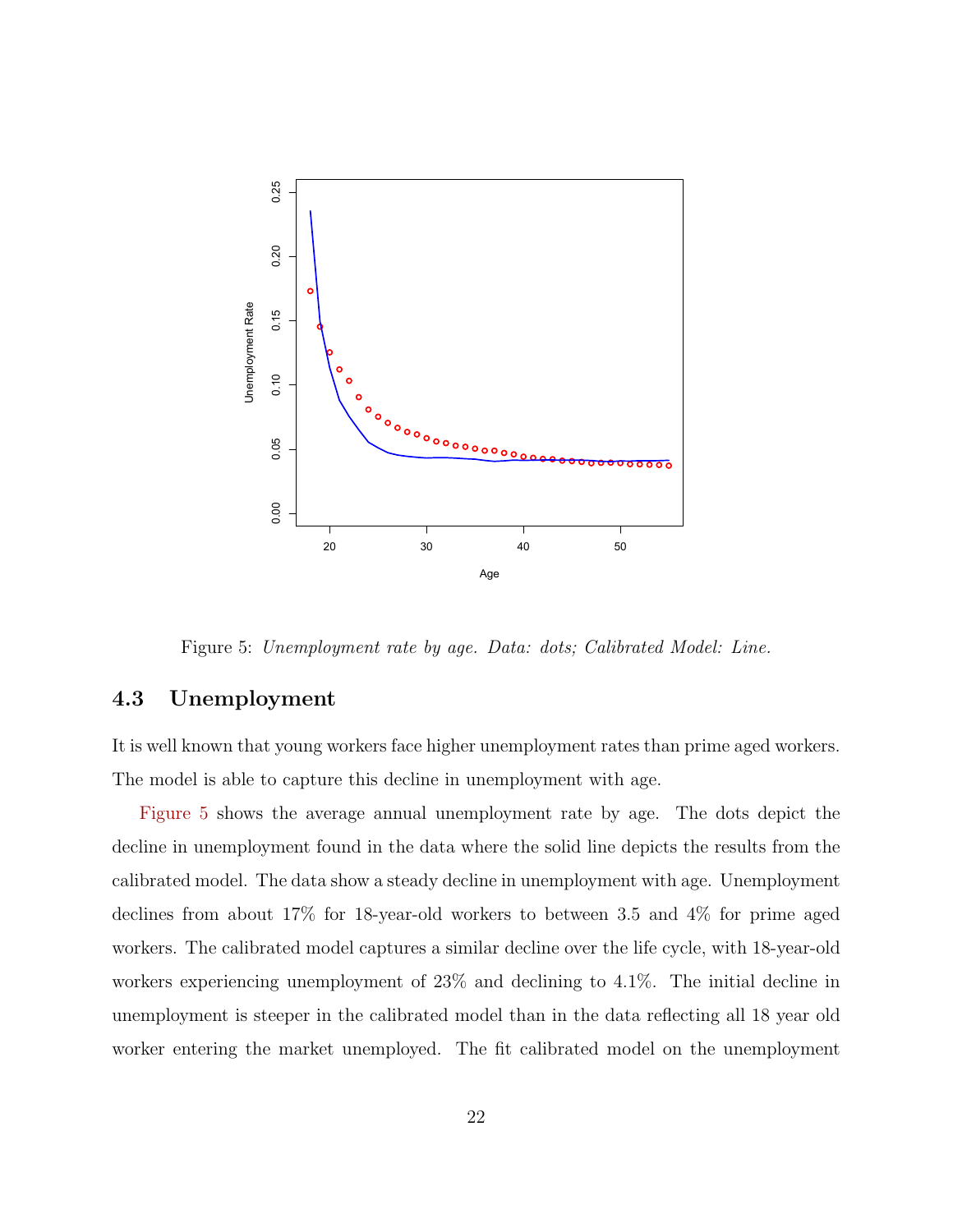data is 0.75.

The predicted decline in unemployment from the model can be understood by combining the results about declining job separation and job finding rates. The decline in job separation rates drives most of the decline in unemployment while the decline in job finding rates tends to slightly increase the unemployment rate. However, the decline in separations dominates as it goes from about 7.5% to 1.3% over the worker's life while the job finding rates only decline by about a factor of 2 from about 56% to 30%.

#### 4.4 Wage Growth

[Flinn](#page-36-7) [\(1986\)](#page-36-7) argues that wage growth and turnover are related for young workers. This model presents a theory that accounts for both phenomena. [Topel and Ward](#page-37-0) [\(1992\)](#page-37-0) document a number of features of wage profiles during worker's first 10 years of experience. They document that the first 10 years of the career account for two-thirds of lifetime wage growth. Job changes explain about one-third of wage growth. Moreover, wages on the job approximate a random walk. The model qualitatively replicates the behavior of wages over the life cycle.

[Figure 6](#page-24-1) shows the average annual wages by age from the model. The pattern of wage growth from the model is endogenous. The model generates rapid wage growth during the first 10 years of experience and then levels off. While the model matches the general pattern of wage growth, it doesn't generate quite as much wage growth as found in the data where wages about double over the lifetime. This should be expected as the model generates only wage growth from workers moving to better matches with firms and does not include wage growth from learning by doing or other forms of human capital gained while working. A model would need to include these other forms of wage growth to fully account for wages over the life cycle.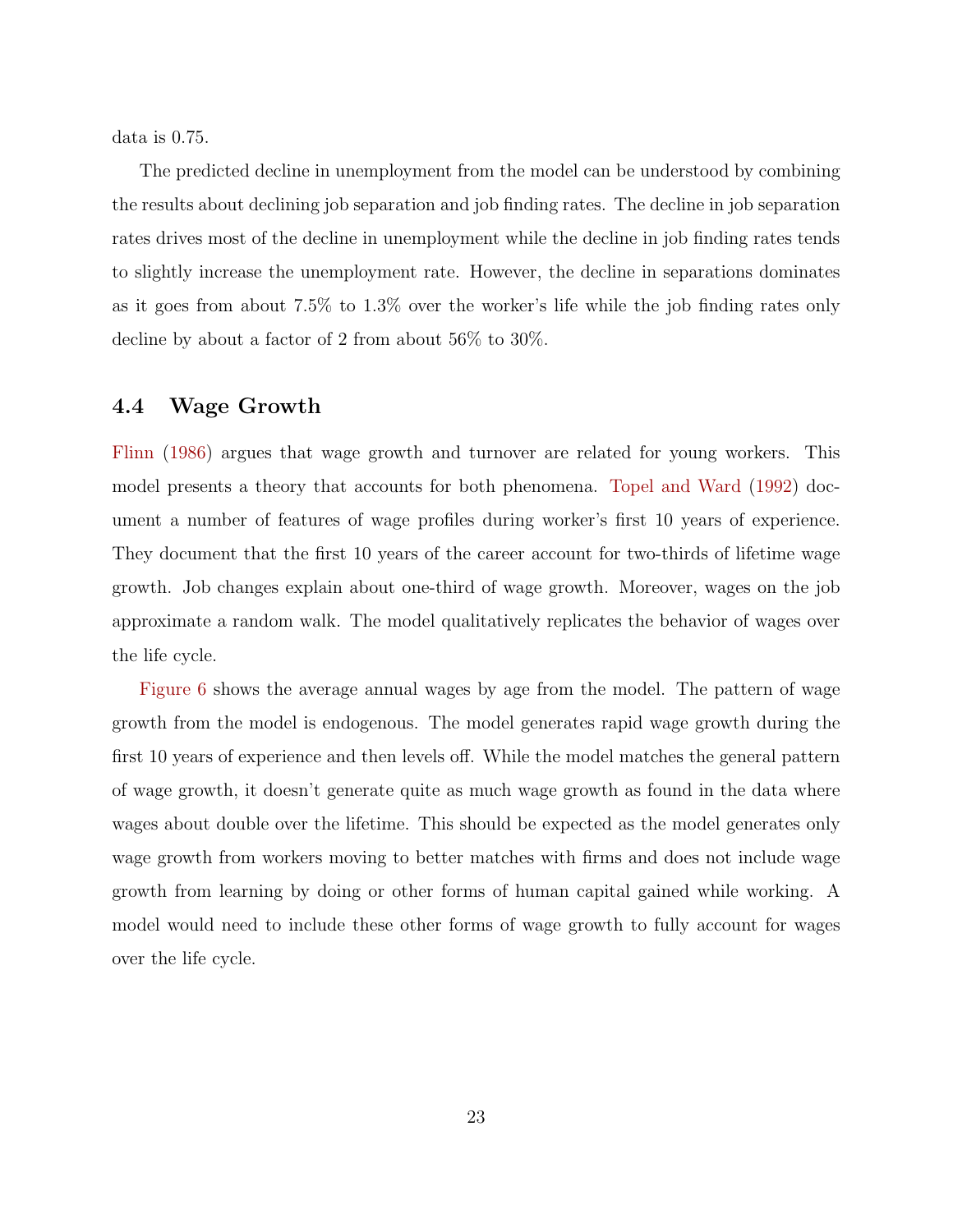

<span id="page-24-1"></span>Figure 6: Wages by age in calibrated model.

# <span id="page-24-0"></span>5 Wage Volatility

This section quantitatively evaluates the model's predictions on wage variation using data on wages and job switching from NLSY79. The novel feature of this model is that workers who start jobs with more experience have better information about the quality of their new job. For standard parameterizations, this information means that experienced worker's on average start with a higher  $p$  and hence their wages should display less variation in subsequent periods. These predictions are first confirmed using observations simulated from the model then the same results are documented using data from the NLSY79.

The NLSY79 is a nationally representative longitudinal survey conducted by the Bureau of Labor Statistics that samples 12,686 individuals who were between the ages of 14 and 22 years old when first surveyed in 1979. The individuals continued to be surveyed every year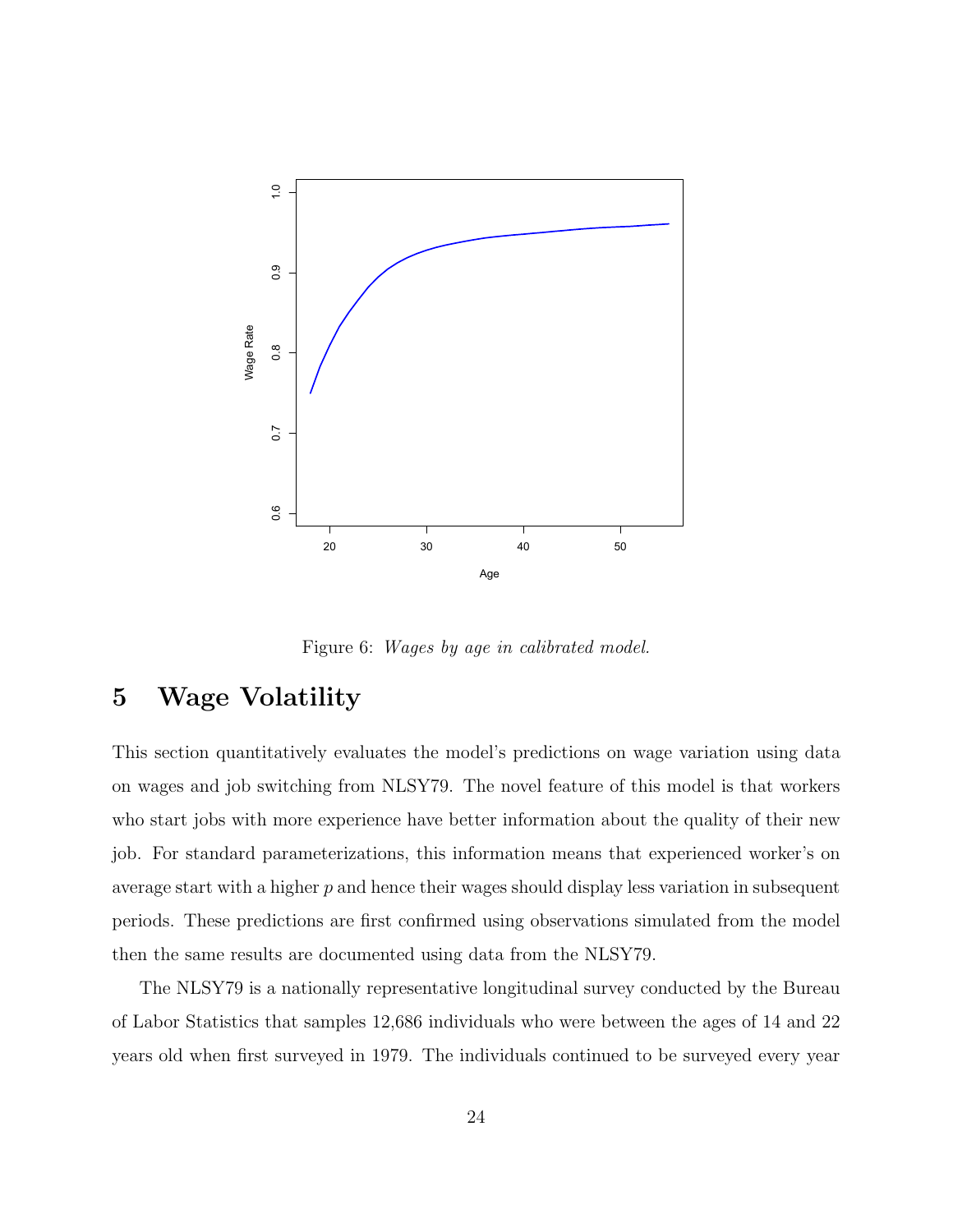until 1994 when the survey switched to every two years. The sample is restricted to be from 1970-1994 as yearly differences in wages are needed to construct measures of wage volatility. NLSY79 provides a rich set of panel data for tracking worker's career outcomes. To avoid miscalculation of past experience, the sample is limited to workers who are 17 years old or younger at the time of the first interview.

To construct job variables the NLSY79 provides a variable for the total number of past jobs that the respondent has held. In the NLSY79 a job is defined as a relationship between an individual employer and the worker. That is changes in position within a firm are not considered new jobs. If the total number of jobs in year t is greater than in year  $t-1$ , then there is a new job observation. For each job observation the wage in each year is given by the CPS wage[7](#page-25-0). Finally, experience can be constructed by taking a cumulative sum of the weeks worked in the past year variable. The number of past weeks worked is divided by 52 so that results can be presented in terms of years of experience. To compare observed outcomes from the NLSY79 with the model, 25 years of annual observations are simulated for the worker's employment status, past experience, accumulated job number, and wage from the model. To make the samples comparable, both the simulated and NLSY79 data are restricted to jobs where workers start with less than 15 years of prior experience.

Each worker's employment history is broken into jobs that are characterized by a wage for each year of tenure on the job and the initial experience level when starting the job. Wage volatility is measured as the absolute deviation from the worker's expected wage growth path. The simplest measure of wage volatility is to take the absolute value of the difference in log wages at each tenure level from the initial wage on the job. However, this measure does not control for the expected levels of wage growth that occur at different levels of tenure

<span id="page-25-0"></span><sup>&</sup>lt;sup>7</sup>Since wages are only recorded each year it is possible that the wages could have already changed from the initial wage at the time of first observation. Despite this measurement issue, the same issue arises when annual data is taken from the simulated model. In the simulated model a worker's wages change every month based on their updated beliefs. Treating the simulated data the same as the NLSY79 observations should yield similar biases.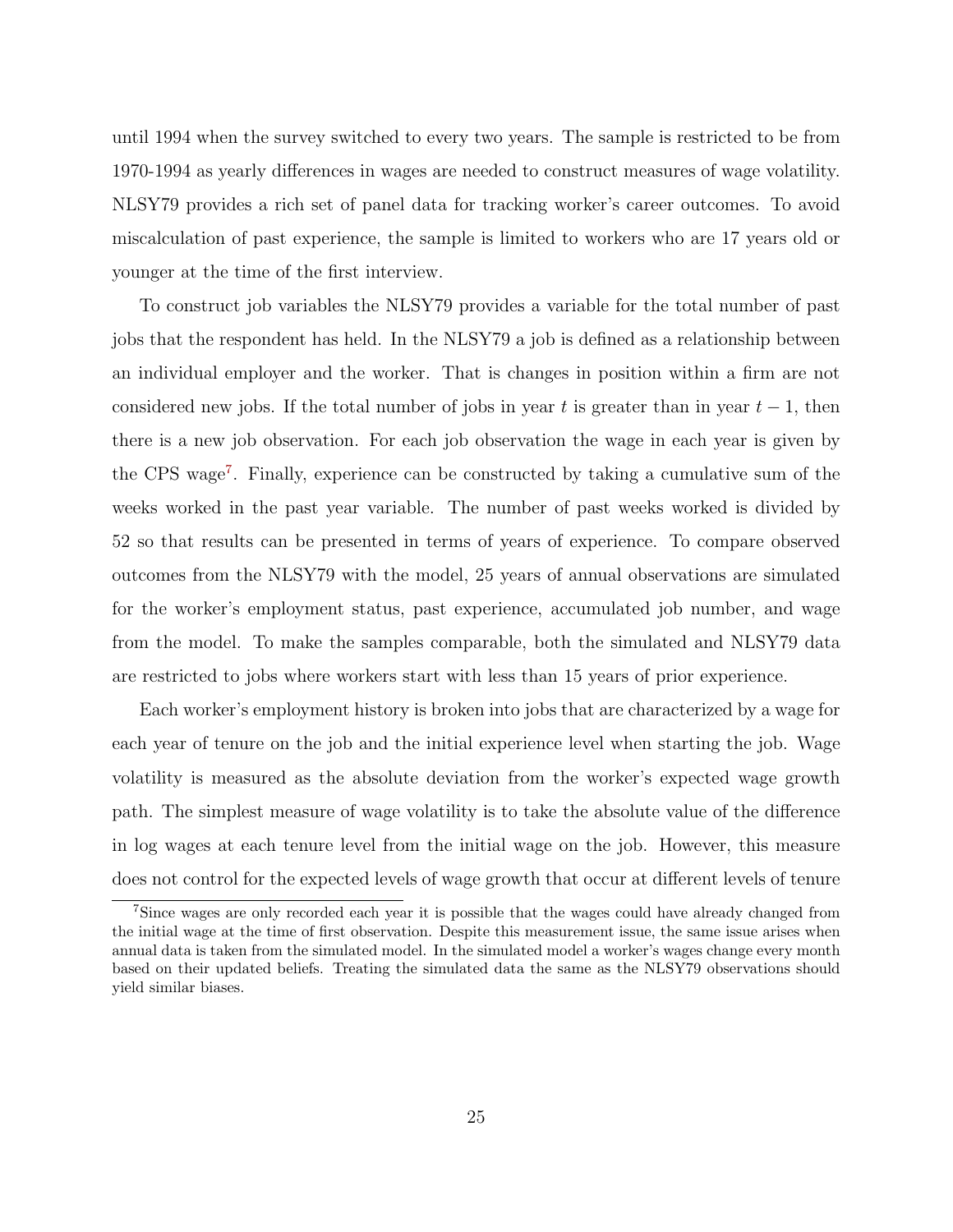and experience. To control for this, the wage volatility measure used is:

$$
v_t = |\log(w_t) - \log(w_0) - \bar{w}_{et}|
$$

 $v_t$  is the volatility of wages at tenure t on a given job<sup>[8](#page-26-0)</sup>.  $w_t$  is the wage observed at tenure t,  $w_0$  is the initial wage observed on the job, and  $\bar{w}_{et}$  is the median log wage deviation  $(\log(w_t) - \log(w_0))$  observed for the two year initial experience group e and tenure level  $t^9$  $t^9$ . By construction the volatility is zero for the initial wage observation (worker's tenure of zero). Note that the concept of wage volatility here is at the individual level rather than a cross section across individuals. Higher volatility implies that a given individual experiences larger changes in her wages on a given job. By subtracting  $\bar{w}_{et}$  the measure of volatility used in this paper controls for median wage gains in each year of tenure at a particular job and with experience. While most workers get wage increases from year to year, subtracting of the expected wage growth at the tenure and experience level means that many workers are both above and below the expectation.

While the effect of experience on wages has been explored by a large theoretical literature (See [Neal and Rosen](#page-36-6) [\(2000\)](#page-36-6), [Gibbons et al.](#page-36-1) [\(2005\)](#page-36-1)), the previous literature has not explored the impact of experience on individual within job wage volatility. Understanding the features of the individual income process is important to explain a wide array of individual behavior (see [Meghir and Pistaferri](#page-36-12) [\(2004\)](#page-36-12)). This paper shows that past job experience has a predictable effect on individual wage volatility. Experience is shown to decrease individual level uncertainty about wages while cross sectional heterogeneity may increase within group

$$
v(t) = |\log(w_t) - \log(w_{t-1}) - \tilde{w}_{et}|
$$

<span id="page-26-0"></span> ${}^8v_t$  is the t year measure of volatility, so  $v_3$  measures the volatility of wages over a three year increment from starting the job. Another measure of volatility,  $v(t)$  can be defined as the one year volatility for each year t from the previous years observed wage:

Where  $\tilde{w}_{et}$  is the median log wage deviation  $(\log(w_t) - \log(w_{t-1}))$  for the two year initial experience group e and tenure level t. The rest of the analysis focuses on the first year volatility on a job, so these two measures are identical.

<span id="page-26-1"></span><sup>9</sup>The median is a more appropriate measure here as it is robust to truncation. This is especially important as there is a zero lower bound of observed wage volatility. The results are similar if the mean is used.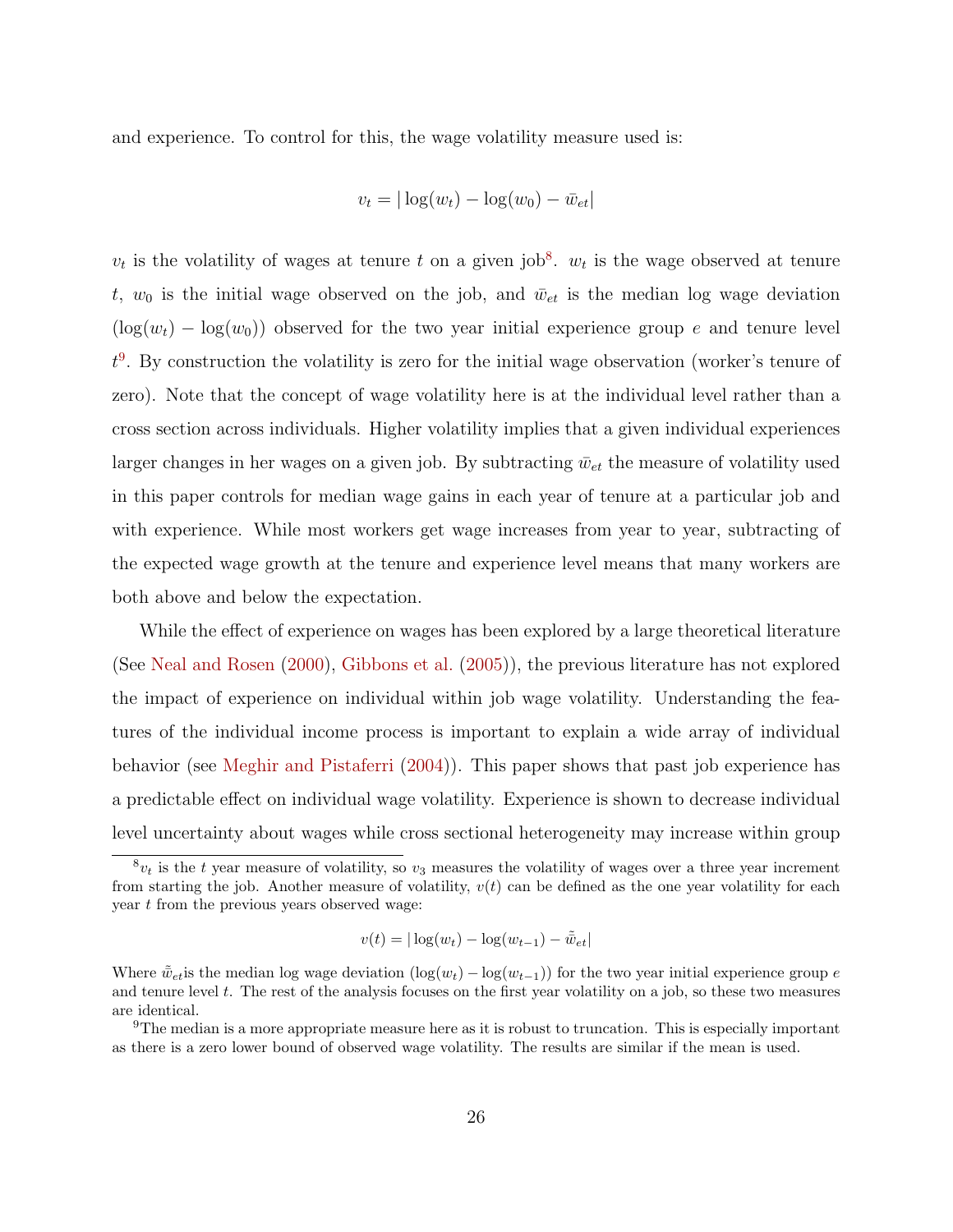

<span id="page-27-0"></span>Figure 7: Median wage volatility  $(v_1)$  by years of past experience. Simulated model in left panel NLSY79 data in right panel.

wage variation. The model is able to account for the individual level declines in volatility.

The novel prediction of the model is that volatility should decline with more past job experience. To explore this prediction, it is sufficient to just look at the first year wage volatility on each new job,  $v_1$ . The left panel of [Figure 7](#page-27-0) plots the median wage volatility for the first year in each job binned by years of past experience. The model generates a decline in wage volatility for workers with more past work experience. Note that the model predicts that for inexperienced workers the one year change in wages will be about 7%. Median volatility declines to under 6% for workers with 10 years of experience. The right panel of [Figure 7](#page-27-0) plots the median wage volatility for the first year in each job with experience binned into yearly groups for the NLSY79 data. Just as in the simulation the data shows a decline in wage volatility for workers with more past work experience. For inexperienced workers, the one year change in wages is about 12%. Volatility declines at a steeper rate to under 10% for workers with 10 years of experience. The patterns of volatility with experience are consistent with those found in the model. Note that there is a scale shift between the two panels in the figure. Since the magnitudes of wage volatility are higher in the data, the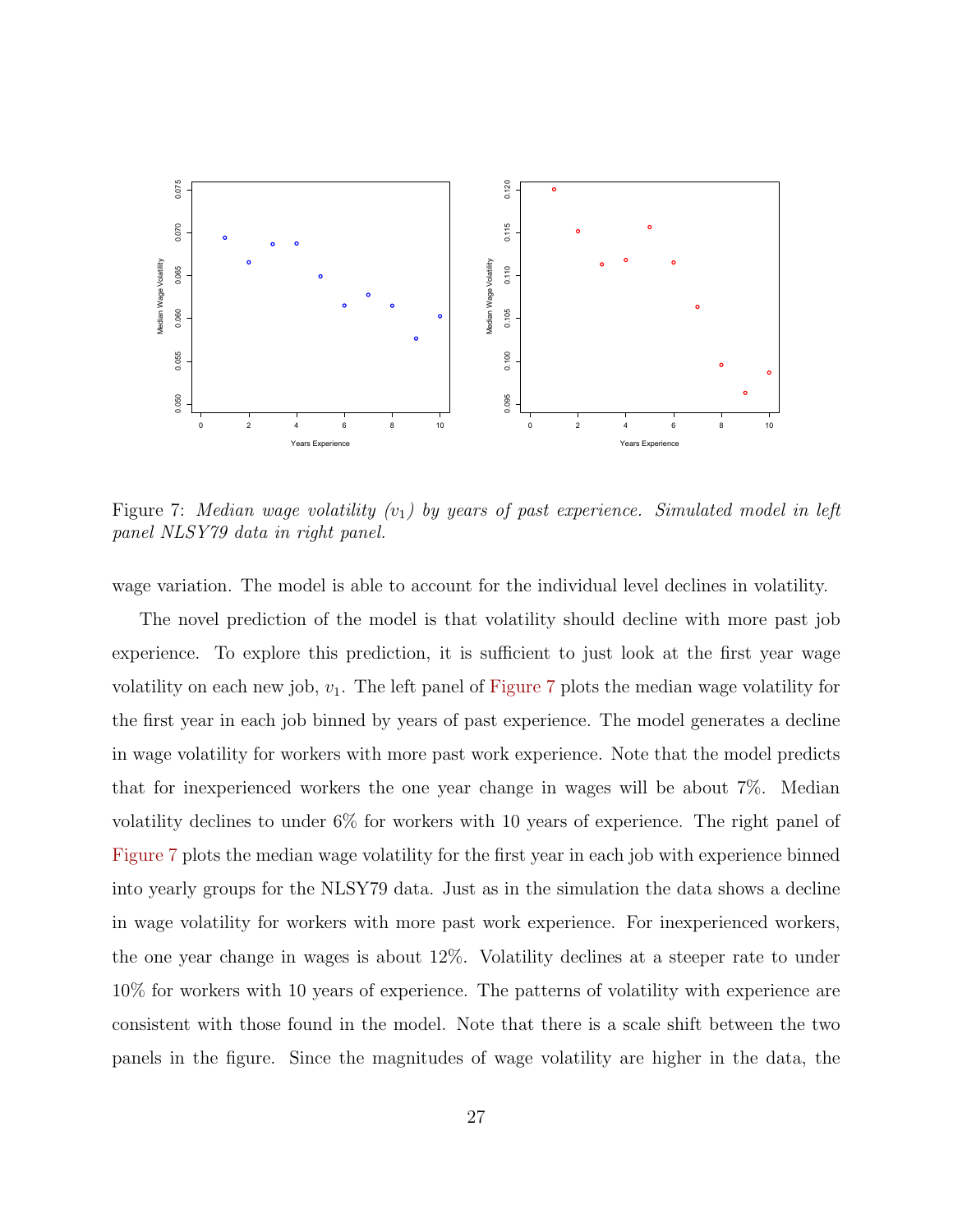

<span id="page-28-1"></span>Figure 8: Plot of quantile regression of first year wage volatility on past experience with error band. Thin lines gives OLS estimate with dashed error bands. Simulated model in left panel NLSY79 data in right panel.

model does not capture all of the observed wage volatility. However, ignoring the differences in levels shows that in both the model and the data the median wage volatility drops by about 20% with 10 years of experience.

To more formally assess the model's predicted effect of experience on wage volatility, the year one wage volatility measure  $v_1$  is regressed on the past experience associated with each new job event. Quantile regressions are valuable for two reasons. First, they are robust to the lower bound issues in observed volatility. Second, they provide a more details predictions about how experience influences volatility at different points in the distribution so that the model predictions can be more closely compared to the evidence found in the data. This gives additional feedback about how experience influences workers at different parts of the volatility distribution. Quantile regressions are run for the  $5^{th}$ ,  $10^{th}$ ,  $25^{th}$ ,  $50^{th}$ ,  $75^{th}$ ,  $90^{th}$ , and  $95^{th}$  percentiles<sup>[10](#page-28-0)</sup>.

The left panel of [Figure 8](#page-28-1) shows the results for the OLS regression plotted against the

<span id="page-28-0"></span><sup>10</sup>See [Koenker and Hallock](#page-36-13) [\(2001\)](#page-36-13) for other examples of the quantile regression procedure.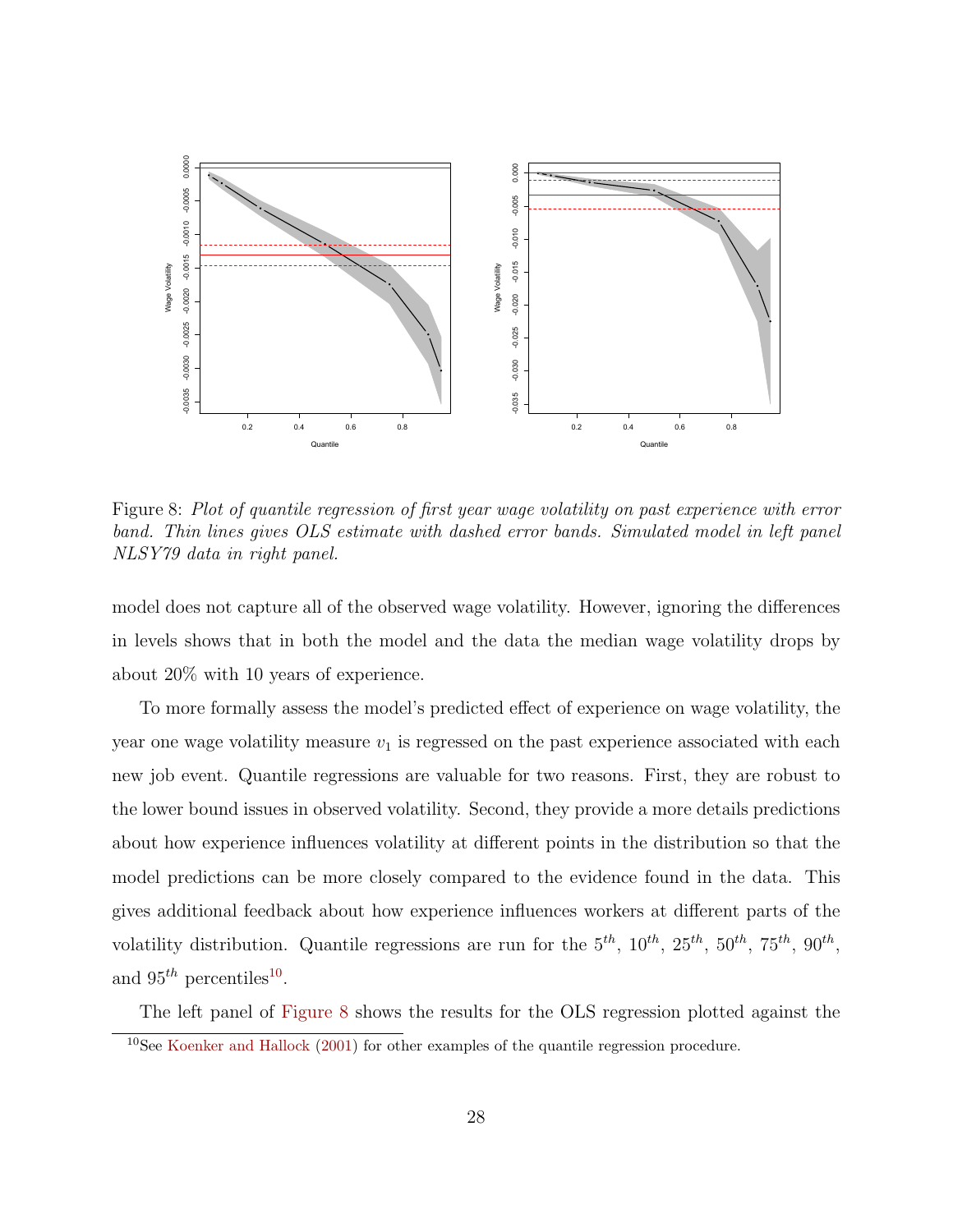|              | Simulated Model |               | NLSY79 Data  |               |  |
|--------------|-----------------|---------------|--------------|---------------|--|
| Quantiles    | Intercept       | Experience    | Intercept    | Experience    |  |
| $_{\rm OLS}$ | $0.0888***$     | $-0.00131***$ | $0.256***$   | $-0.00326**$  |  |
|              | (0.000691)      | (0.0000963)   | (0.0120)     | (0.00136)     |  |
| 0.05         | $0.00640***$    | $-0.00012***$ | $0.00932***$ | $-0.00002$    |  |
|              | (0.00024)       | (0.00003)     | (0.00071)    | (0.00012)     |  |
| 0.10         | $0.0125***$     | $-0.00024***$ | $0.0208***$  | $-0.00036$    |  |
|              | (0.00039)       | (0.00005)     | (0.00094)    | (0.00015)     |  |
| 0.25         | $0.0327***$     | $-0.00061***$ | $0.0577***$  | $-0.00141***$ |  |
|              | (0.00057)       | (0.00007)     | (0.00202)    | (0.00032)     |  |
| 0.50         | $0.0701***$     | $-0.00115***$ | $0.122***$   | $-0.00264***$ |  |
|              | (0.00090)       | (0.00012)     | (0.00336)    | (0.00057)     |  |
| 0.75         | $0.128***$      | $-0.00175***$ | $0.296***$   | $-0.00728***$ |  |
|              | (0.00137)       | (0.00018)     | (0.00757)    | (0.00118)     |  |
| 0.90         | $0.192***$      | $-0.00249***$ | $0.617***$   | $-0.0171***$  |  |
|              | (0.00195)       | (0.00027)     | (0.0196)     | (0.00323)     |  |
| 0.95         | $0.233***$      | $-0.00303***$ | $0.932***$   | $-0.0225***$  |  |
|              | 0.00246)        | (0.00030)     | (0.0395)     | (0.00746)     |  |

\*\*\* p<0.01, \*\* p<0.05, \* p<0.1.

<span id="page-29-0"></span>Robust standard errors clustered by individual in parentheses.

Table 3: OLS and quantile regression results for the simulated model and the data.

quantile regression results. The graph shows that both the OLS and median quantile regression confirm a negative and significant effect on wage volatility. The quantile regressions at other points in the distribution show that at higher percentiles of the distribution experience causes larger decreases in wage volatility. The right panel of [Figure 8](#page-28-1) plots the regression results of wage volatility on experience from the NLSY79 data. Again, the patterns in the regressions confirm the model predictions. Both the OLS and median quantile regression show a significant negative effect of experience on wage volatility. The magnitude of the decline is between 23 and 32 basis points per year of experience depending on using the median quantile regression or the standard OLS estimate.

The regression results for both the model and NLSY79 data are presented in [Table 3.](#page-29-0) The estimated effect for the median and mean in the model is that an extra year of experience decreases the volatility of wages by about 13 basis points. The coefficient on experience is negative and significant in all cases except for the 0.05 quantile. This is expected as wage volatility is close to zero for the low quantiles and hence cannot decrease much further. The larger declines in the upper quantiles imply that there is a greater effect of experience for jobs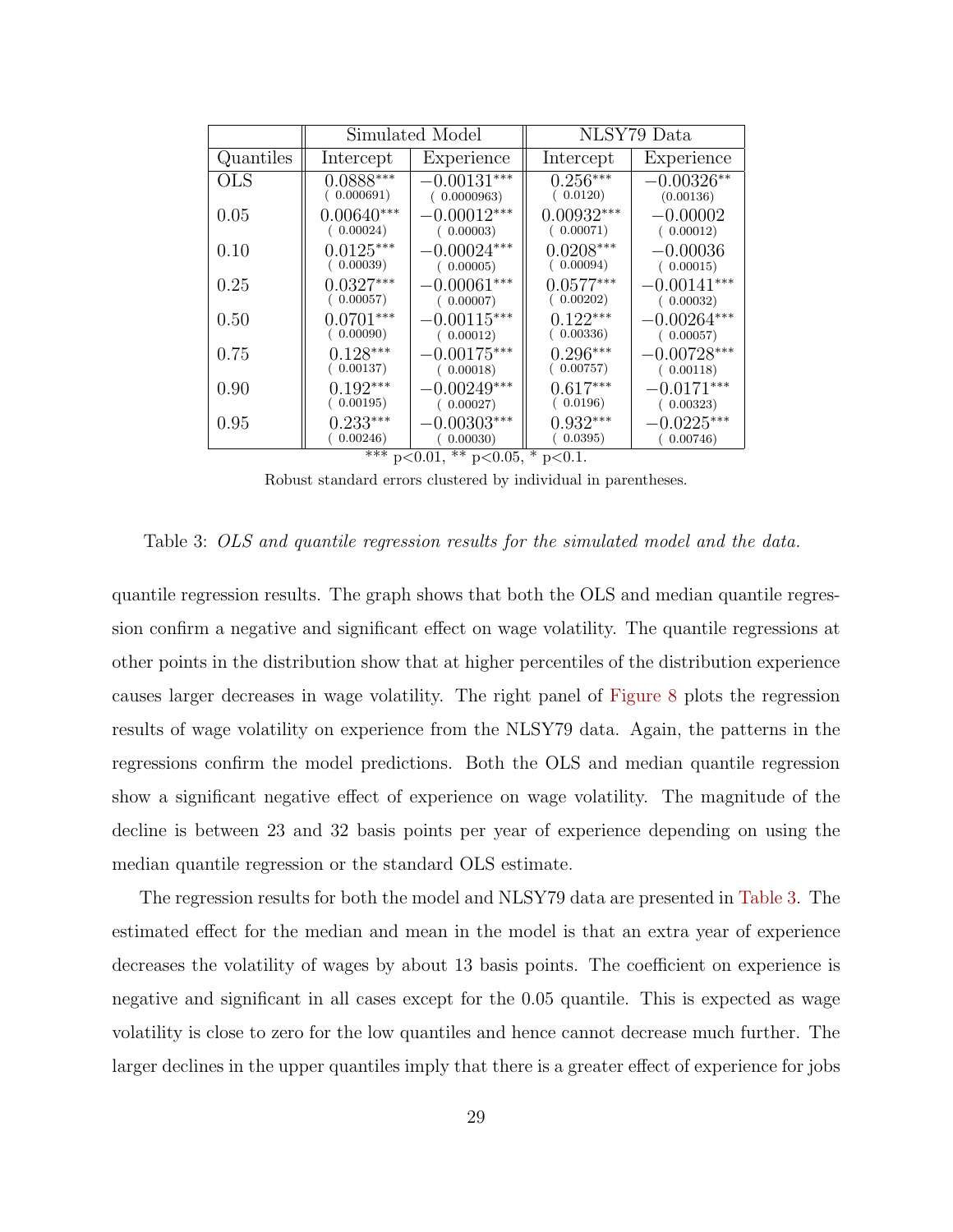|                       |                                      | Specification            |                          |
|-----------------------|--------------------------------------|--------------------------|--------------------------|
| Variable              |                                      | Н                        | Ħ                        |
| Intercept             | $0.256***$<br>0.0120)                | $0.264***$<br>0.00780)   | $0.256***$<br>(0.0120)   |
| Experience            | $-0.00326**$<br>0.00136)             | $-0.00341**$<br>0.00137) | $-0.00330**$<br>0.00136) |
| Female                |                                      | $-0.0160*$<br>0.00862)   | $-0.0161*$<br>0.00870)   |
| College Degree        |                                      |                          | 0.00291<br>0.0106        |
| Graduate Degree       |                                      |                          | 0.00342<br>0.0151)       |
| Race Dummies<br>$***$ | No<br>$0.01 \times 1005 \times 0.01$ | No                       | Yes                      |

\*\*\* p<0.01, \*\* p<0.05, \* p<0.1.

<span id="page-30-0"></span>Robust standard errors clustered by individual in parentheses.

Table 4: OLS regression results for NLSY79 data with controls.

with higher wage volatility. The results from the NLSY79 data confirm this general pattern. The OLS estimate indicates that a year of experience decreases volatility by about 33 basis points while the median decreases by about 24. The data are negative and significant for all points in the quantile regression except for the .05 and .1 quantiles with slightly higher magnitudes than generated from the model.

Finally, [Table 4](#page-30-0) presents additional regression specifications for the NLSY79 data. Specification I shows the baseline results from above. Specification II includes a female dummy variable. The estimate remains similar and the result shows that women have about 1.6% less volatility than men. Finally, specification III includes education and race dummies. None of the dummies are significant and the effect of experience remains unchanged. The education dummies are important as the impact of experience on individual wage volatility remains the same even though different education groups are known to have different wage experience profiles<sup>[11](#page-30-1)</sup>. The table confirms a robust negative relationship between past work experience and observed wage volatility in the first year on a new job.

<span id="page-30-1"></span><sup>&</sup>lt;sup>11</sup>See for instance [Farber and Gibbons](#page-36-3) [\(1996\)](#page-36-3) and [Lange](#page-36-14) [\(2007\)](#page-36-14) for a more recent discussion.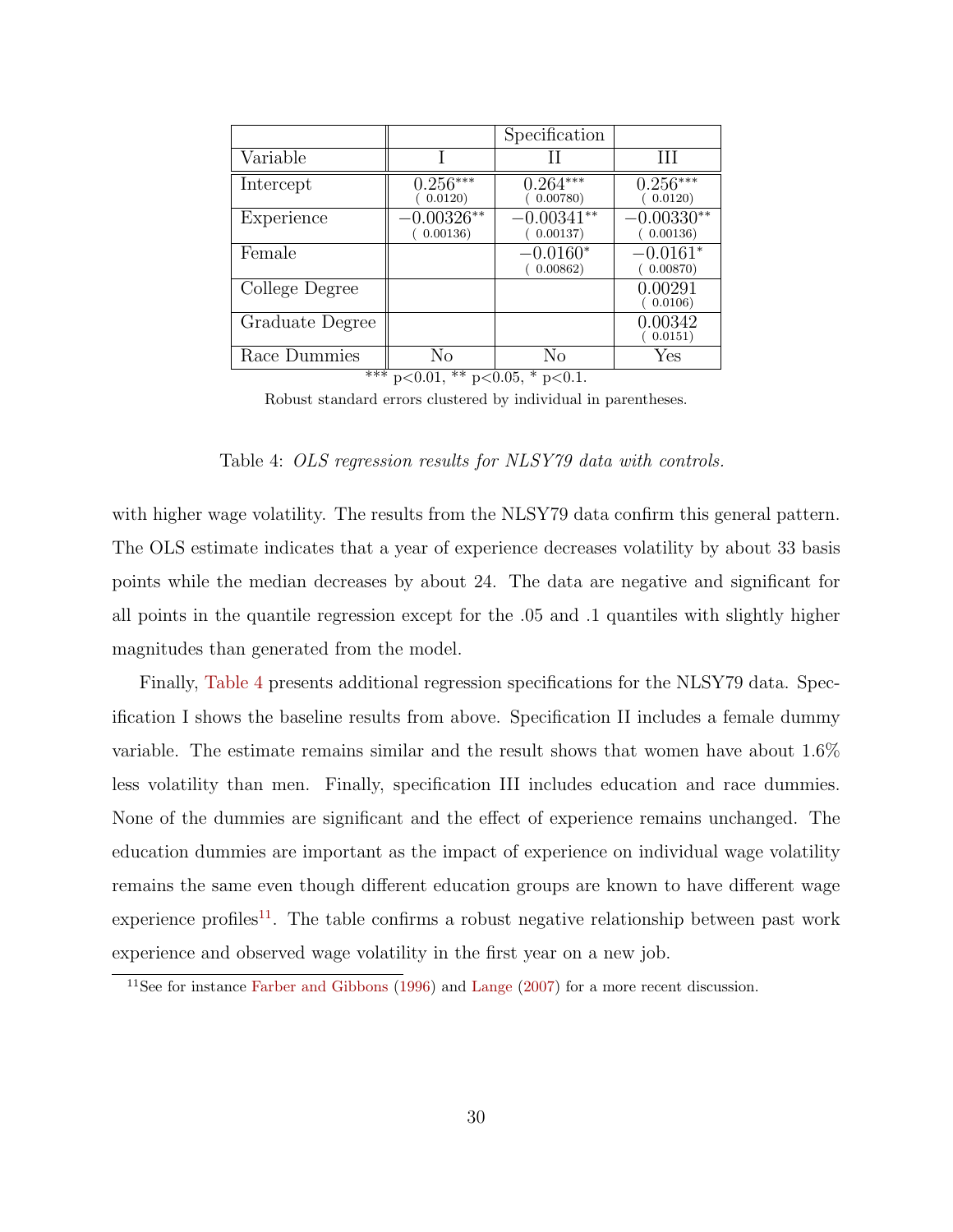## <span id="page-31-0"></span>6 Conclusion

This paper presents a model of learning that can explain changes workers' job finding rates over their life cycle. Workers' learning about the quality of their match is important for both observed outcomes while employed like wages and employment durations and outcomes while unemployed. This insight motivates the model where experience gives workers both knowledge about the quality of their current job and the ability to distinguish between good and bad jobs when unemployed.

A model with learning about both the quality of the current match and future matches has rich implications for labor market outcomes. It is consistent with the age profiles of unemployment, job finding rates, job separation rates, hazard rates of separation with tenure, wage dispersion, and wage growth. Having a model that has consistent predictions about a broad range of labor outcomes makes it ideal to analyze the effects of policy on these outcomes. The model is used to generate new predictions about individual worker's wage volatility on jobs based on their past level of experience. The prediction of lower volatility with more past experience is found to hold in NLSY79 data.

While learning both within and across jobs accounts for many of the observed patterns found in the evidence on individual labor earnings, it generally does not capture the entire wage growth observed over the life cycle. Learning that transfers between jobs can be thought of as one specific type of human capital that agents acquire while working. To account for the entire wage patterns observed in the data it is important to distinguish between learning and other forms of specific human capital.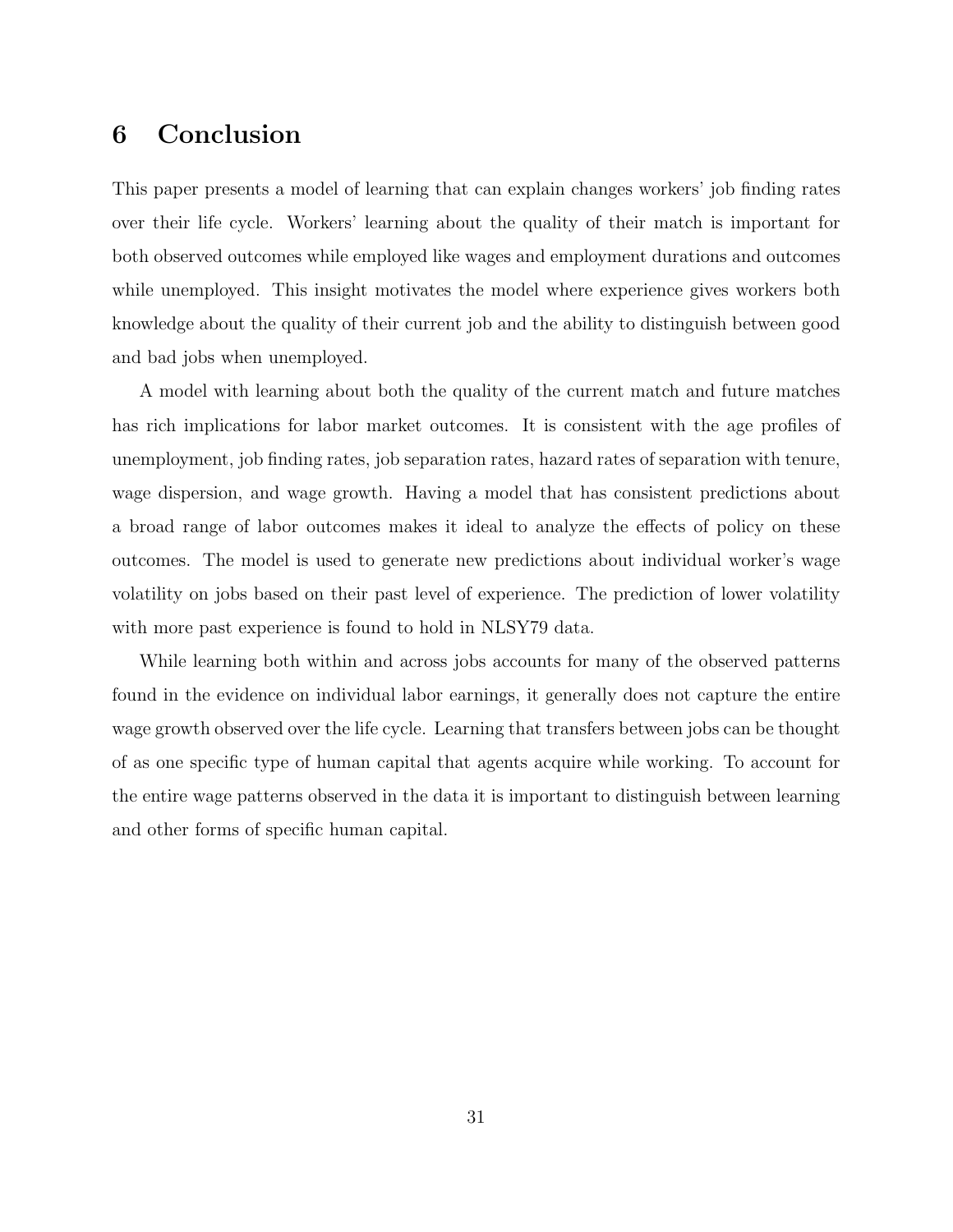# A Proof of [Proposition 1](#page-10-0)

**Claim 1** If  $U'(\tau + 1) \le U'(\tau)$ , then  $\bar{p}'(\tau) > 0$  for all  $\tau \in \{0, 1, ..., T\}$ .

**Proof.** Differentiating [equation](#page-10-1) (3) with respect to  $\tau$  gives:

$$
\bar{p}'(\tau)V_p(\bar{p}(\tau), \tau) + V_\tau(\bar{p}(\tau), \tau) = U'(\tau)
$$

$$
\bar{p}'(\tau) = \frac{U'(\tau) - V_\tau(\bar{p}(\tau), \tau)}{V_p(\bar{p}(\tau), \tau)}
$$

Then  $\bar{p}'(\tau) > 0$  if  $V_{\tau}(\bar{p}(\tau), \tau) \leq U'(\tau)$ . It suffices to show that  $V_{\tau}(p, \tau) \leq U'(\tau + 1)$  for all  $\tau \in \{0, 1, \ldots, T\}$  and  $p \in [0, 1]$ . We will proceed by backward induction starting from  $\tau = T$ . For  $\tau = T$ :

$$
V_{\tau}(p,T) = U'(T+1) = U'(T) = 0
$$

For  $T-1$ :

$$
V_{\tau}(p,T-1) = [\beta \delta + \beta (1-\delta)G(\bar{p}(T)|p)] U'(T) + \beta (1-\delta) \int_{\bar{p}(T)}^1 V_{\tau}(p',T)G(dp'|p)
$$
  
= 0 = U'(T)

For  $T-2$ :

$$
V_{\tau}(p, T-2) = [\beta \delta + \beta (1 - \delta)G(\bar{p}(T-1)|p)] U'(T-1)
$$
  
+  $\beta (1 - \delta) \int_{\bar{p}(T-1)}^{1} V_{\tau}(p', T-1)G(dp'|p)$   
=  $[\beta \delta + \beta (1 - \delta)G(\bar{p}(T-1)|p)] U'(T-1)$   
=  $\beta [\delta + (1 - \delta)G(\bar{p}(T-1)|p)] U'(T-1) < U'(T-1)$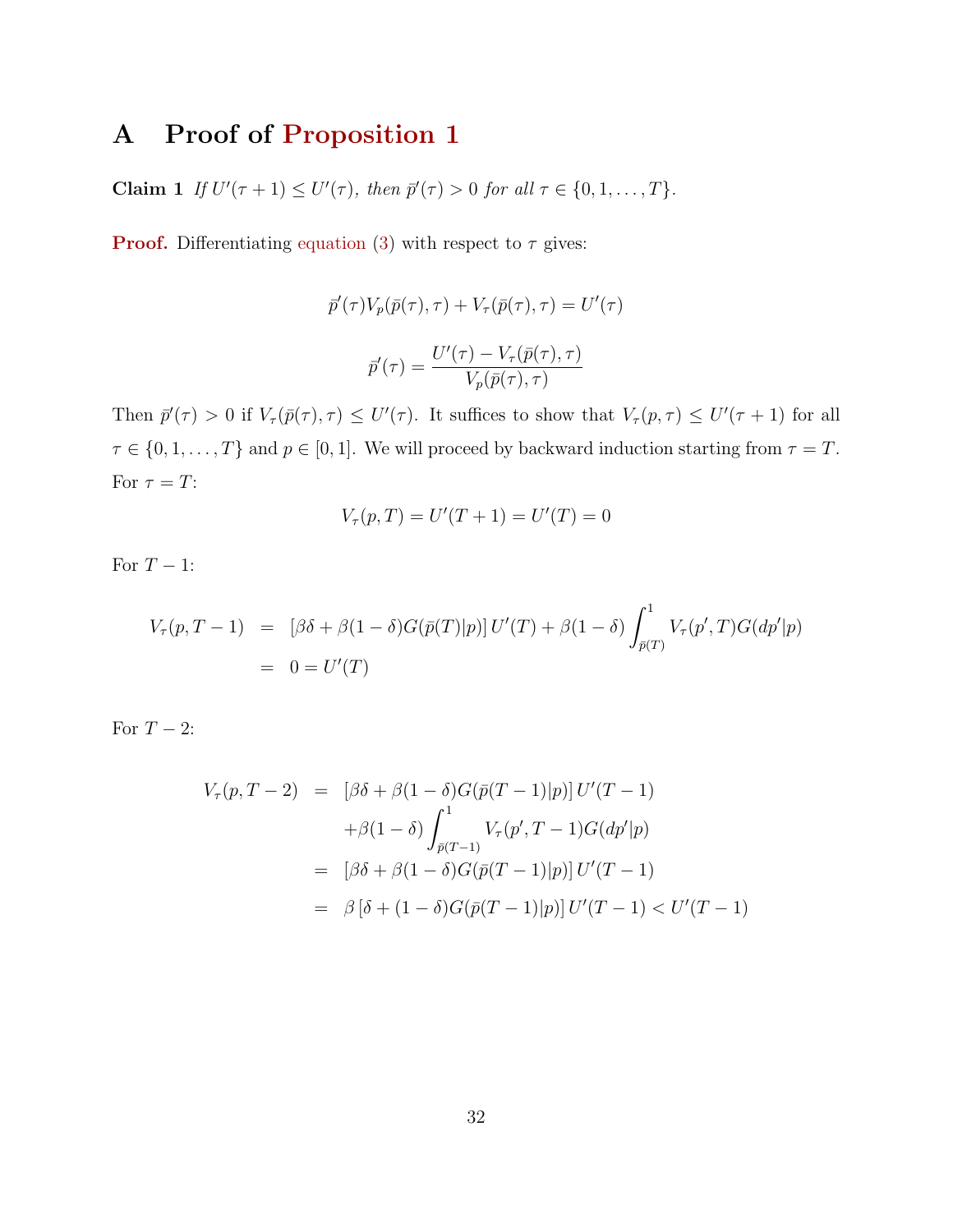Finally, assuming  $V_\tau(p, T - n) \le U'(T - n + 1)$ , we can solve for  $T - n - 1$ :

$$
V_{\tau}(p, T - n - 1) = [\beta \delta + \beta (1 - \delta) G(\bar{p}(T - n)|p)] U'(T - n)
$$
  
+  $\beta (1 - \delta) \int_{\bar{p}(T - n)}^{1} V_{\tau}(p', T - n) G(dp'|p)$   
 $\leq [\beta \delta + \beta (1 - \delta) G(\bar{p}(T)|p)] U'(T - n)$   
+  $\beta (1 - \delta) (1 - G(\bar{p}(T - n)|p)) U'(T - n + 1)$   
 $\leq [\beta \delta + \beta (1 - \delta) G(\bar{p}(T)|p)] U'(T - n)$   
+  $\beta (1 - \delta) (1 - G(\bar{p}(T - n)|p)) U'(T - n) = U'(T - n)$ 

The first inequality comes from the induction and the second comes from the hypothesis that  $U'(\tau + 1) \leq U'(\tau)$  for all  $\tau \in \{0, 1, \ldots, T\}.$ 

### B Proof of [Proposition 3](#page-12-0)

Claim 2 The distribution characterized by the mixture density  $\psi(x|p)$  has mean  $\mu_{mix}$  =  $p\mu_n + (1-p)\mu_l$  and variance  $\sigma_{mix}^2 = p(1-p)(\mu_h - \mu_l)^2 + \sigma^2$  where  $\sigma^2$  is the variance of each of the two distributions in the mixture.

**Proof.** The density  $\psi(x|p)$  is the mixture of two normal distributions with means  $\mu_h$  and  $\mu_l$ and the same variance  $\sigma^2$ . Letting  $w_i$  denote the weights in each distribution we have that the mean of the mixture distribution  $\mu_{mix}$  is given by:

$$
\mu_{mix} = \sum_{i \in \{h, l\}} w_i \mu_i = p \mu_h + (1 - p) \mu_l
$$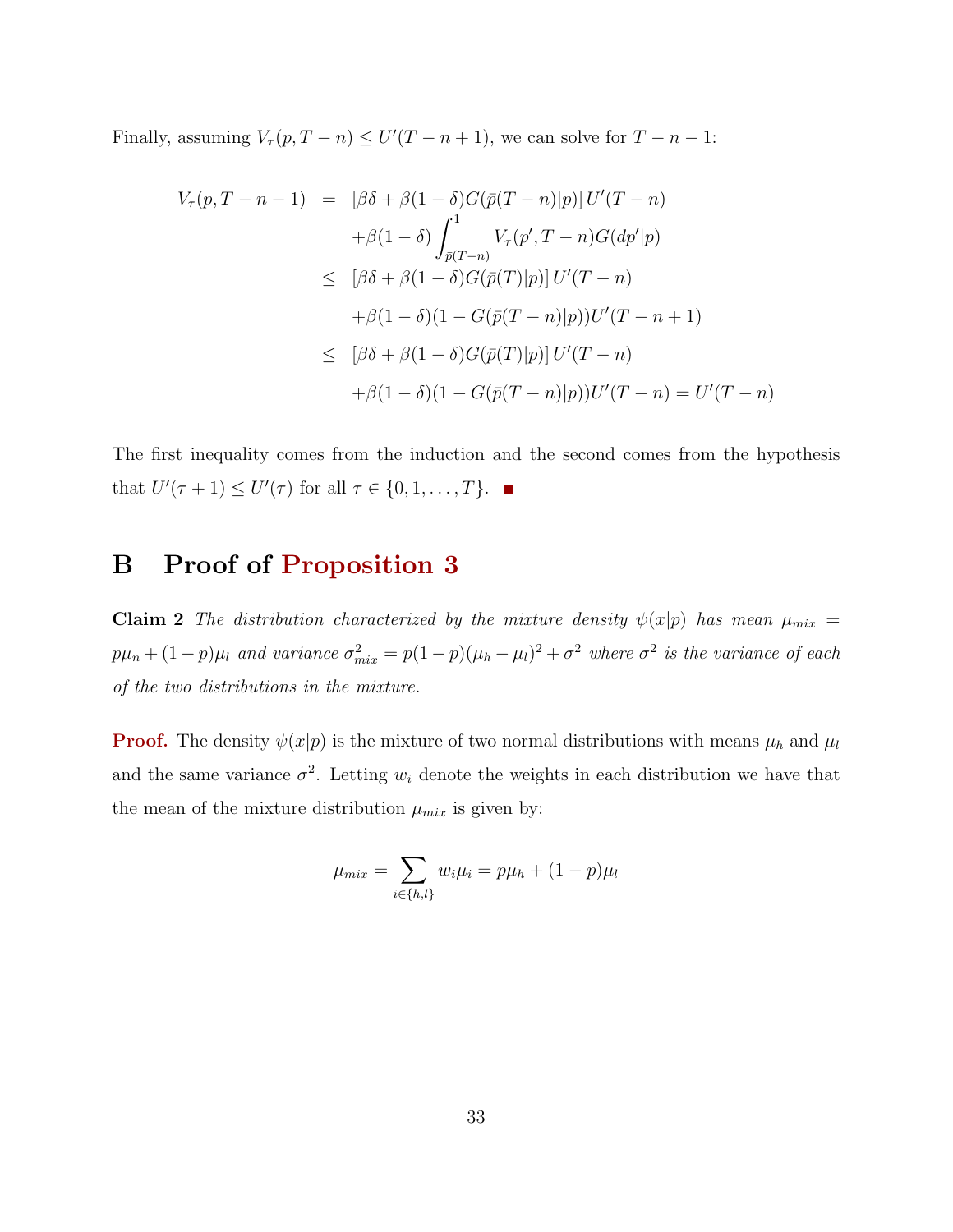The variance  $\sigma_{mix}^2$  is given by:

$$
\sigma_{mix}^2 = \sum_{i \in \{h,l\}} [w_i(\mu_i^2 + \sigma^2)] - \mu_{mix}^2
$$
  
=  $p(\mu_h^2 + \sigma^2) + (1 - p)(\mu_l^2 + \sigma^2) - (p\mu_h + (1 - p)\mu_l)^2$   
=  $p(1 - p)\mu_h^2 + (1 - p)(1 - (1 - p))\mu_l^2 - 2p(1 - p)\mu_h\mu_l + \sigma^2$   
=  $p(1 - p)(\mu_h - \mu_l)^2 + \sigma^2$ 

 $\mathbb{R}^n$ 

# C Proof of [Proposition 4](#page-12-1)

Claim 3 If  $\tilde{\tau} > \tau$ ,  $\bar{p}(\tau) \leq \bar{p}(\tilde{\tau})$ , and  $\bar{p}(\tau) \leq p_0$ , then the expected value of the initial beliefs for an accepted offer is higher for the worker with more experience. That is:

$$
E[H(p|\tau)|p \ge \bar{p}(\tau)] \le E[H(p|\tilde{\tau})|p \ge \bar{p}(\tilde{\tau})]
$$

**Proof.** First, note that since  $\tilde{\tau} > \tau$  H(p| $\tilde{\tau}$ ) is a mean preserving spread of H(p| $\tau$ ). By definition of a mean preserving spread we have:

$$
\int_0^x H(p|\tau)dp \le \int_0^x H(p|\tilde{\tau})dp
$$

for any value of  $x \in (0, 1]$ . Note that the lower bound on the integrals is zero as the support of the distribution  $H$  is from zero to one. Integrating the above equation by parts on each side gives:

$$
xH(x|\tau) - \int_0^x p h(p|\tau) dp \le xH(x|\tilde{\tau}) - \int_0^x p h(p|\tilde{\tau}) dp
$$

Subtracting the bound x from each side and adding the mean of the distribution  $H p_0$  to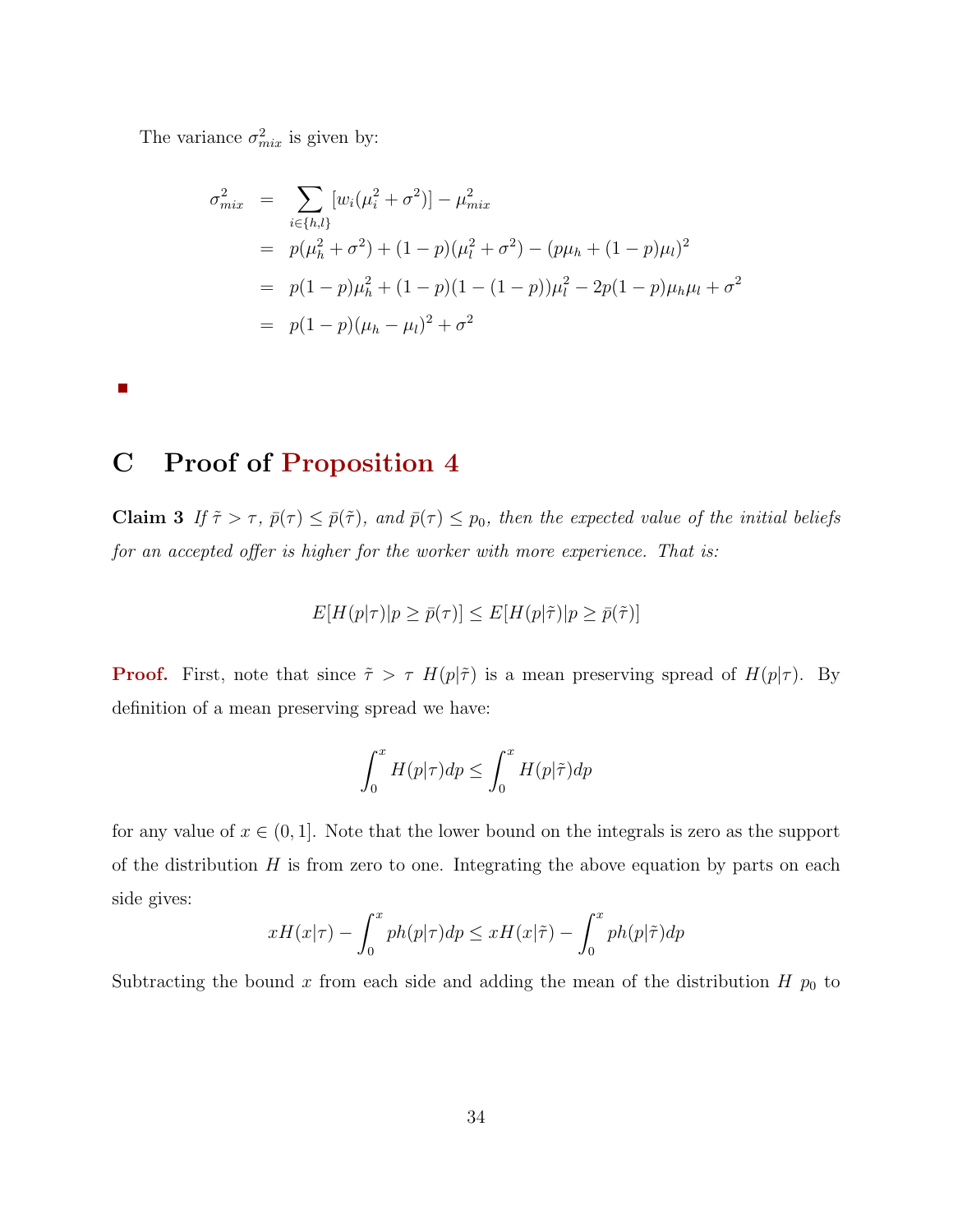each side of the equation gives:

 $\mathbb{R}^n$ 

$$
xH(x|\tau) - x + p_0 - \int_0^x p h(p|\tau) dp \le xH(x|\tilde{\tau}) - x + p_0 - \int_0^x p h(p|\tilde{\tau}) dp
$$
  

$$
-x[1 - H(x|\tau)] + \int_x^1 p h(p|\tau) dp \le -x[1 - H(x|\tilde{\tau})] + \int_x^1 p h(p|\tilde{\tau}) dp
$$

Factoring and simplifying each side gives:

$$
[1 - H(x|\tau)] \left[ \frac{\int_x^1 p h(p|\tau) dp}{1 - H(x|\tau)} - x \right] \leq [1 - H(x|\tilde{\tau})] \left[ \frac{\int_x^1 p h(p|\tilde{\tau}) dp}{1 - H(x|\tilde{\tau})} - x \right]
$$
  

$$
\frac{\int_x^1 p h(p|\tau) dp}{1 - H(x|\tau)} \leq \frac{1 - H(x|\tilde{\tau})}{1 - H(x|\tau)} \left[ \frac{\int_x^1 p h(p|\tilde{\tau}) dp}{1 - H(x|\tilde{\tau})} - x \right] + x
$$
  

$$
E[H(p|\tau)|p \geq x] \leq \frac{1 - H(x|\tilde{\tau})}{1 - H(x|\tau)} [E[H(p|\tilde{\tau})|p \geq x] - x] + x
$$

The above equation holds for any  $x \in (0, 1]$ . Now if  $x = \bar{p}(\tau)$  we have:

$$
E[H(p|\tau)|p \geq \bar{p}(\tau)] \leq \frac{1 - H(\bar{p}(\tau)|\tilde{\tau})}{1 - H(\bar{p}(\tau)|\tau)} [E[H(p|\tilde{\tau})|p \geq \bar{p}(\tau)] - \bar{p}(\tau)] + \bar{p}(\tau)
$$
  

$$
\leq [E[H(p|\tilde{\tau})|p \geq \bar{p}(\tau)] - \bar{p}(\tau)] + \bar{p}(\tau)
$$
  

$$
\leq E[H(p|\tilde{\tau})|p \geq \bar{p}(\tau)]
$$
  

$$
\leq E[H(p|\tilde{\tau})|p \geq \bar{p}(\tilde{\tau})]
$$

The second inequality follows from  $\bar{p}(\tau) \leq p_0$  and the definition of a mean preserving spread and the fourth inequality comes from  $\bar{p}(\tau) \leq \bar{p}(\tilde{\tau})$ .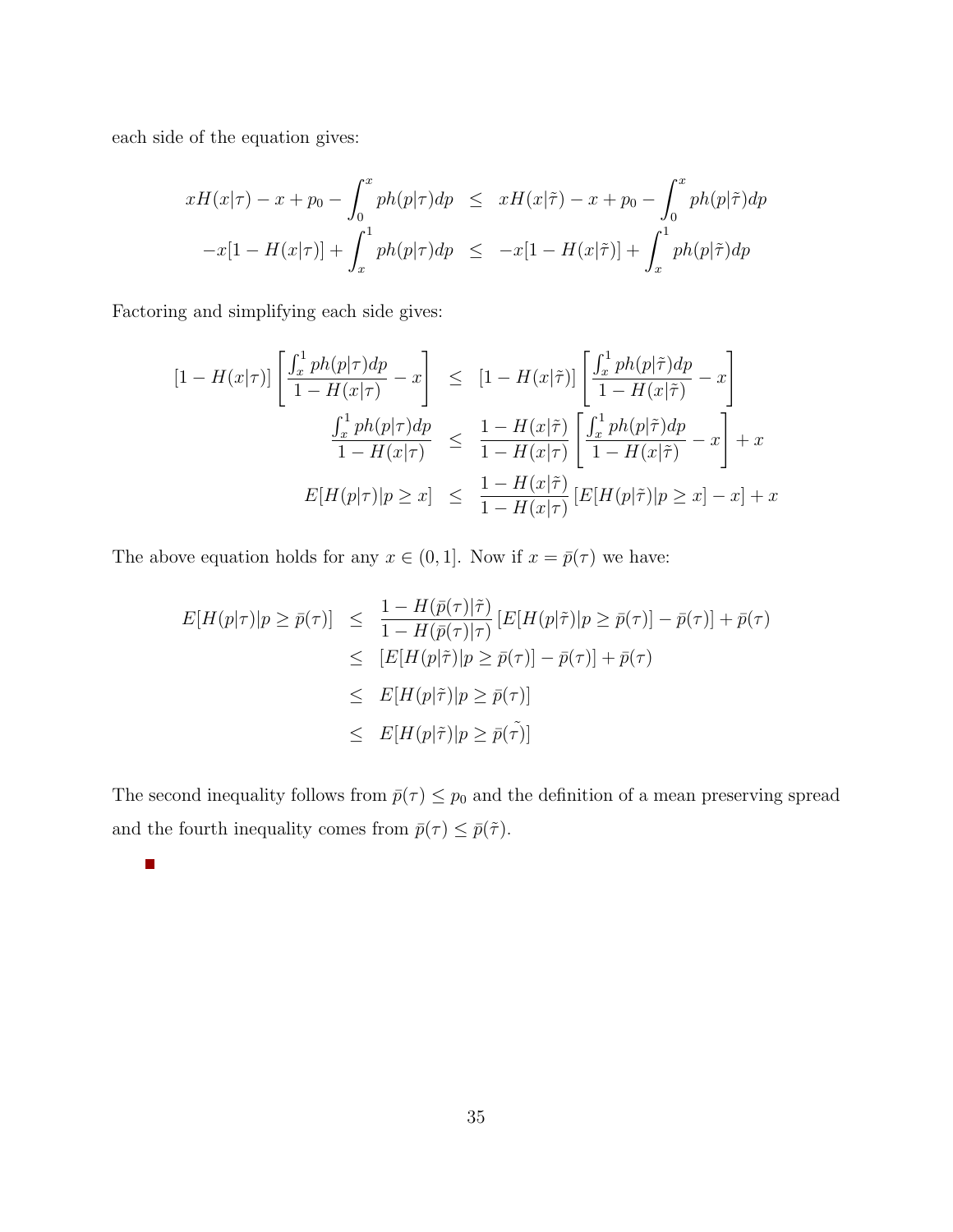### References

- <span id="page-36-8"></span>Clark, Kim B and Lawrence H Summers, "Labour Force Participation: Timing and Persistence," Review of Economic Studies, 1982, 49 (5), 825–44.
- <span id="page-36-3"></span>Farber, Henry S. and Robert Gibbons, "Learning and Wage Dynamics," Quarterly Journal of Economics, 1996, 111, 1007–1048.
- <span id="page-36-7"></span>Flinn, Christopher J., "Wages and Job Mobility of Young Workers," Journal of Political Economy, June 1986, 94 (3), S88–S110.
- <span id="page-36-1"></span>Gibbons, Robert, Lawrence F. Katz, Thomas Lemieux, and Daniel Parent, "Comparative Advantage, Learning, and Sectoral Wage Determination," Journal of Labor Economics, October 2005, 23 (4), 681–724.
- <span id="page-36-0"></span>**Jovanovic, Boyan**, "Job Matching and the Theory of Turnover," *Journal of Political Econ*omy, October 1979, 87 (5), 972–90.
- <span id="page-36-5"></span> $\Box$ , "Matching, Turnover, and Unemployment," Journal of Political Economy, 1984, 92 (1), 108–22.
- <span id="page-36-13"></span>Koenker, Roger and Kevin F. Hallock, "Quantile Regression," Journal of Economic Perspectives, Fall 2001, 15 (4), 143–156.
- <span id="page-36-14"></span>Lange, Fabian, "The Speed of Employer Learning," Journal of Labor Economics, 2007, 25, 1–35.
- <span id="page-36-11"></span>McCall, Brian P, "Occupational Matching: A Test of Sorts," Journal of Political Economy, February 1990, 98 (1), 45–69.
- <span id="page-36-12"></span>Meghir, Costas and Luigi Pistaferri, "Income Variance Dynamics and Heterogeneity," Econometrica, 01 2004, 72 (1), 1–32.
- <span id="page-36-9"></span>Moscarini, Giuseppe, "Skill and Luck in the Theory of Turnover," February 2003. Unpublished, Yale University.
- <span id="page-36-2"></span> $\sim$ , "Job Matching and the Wage Distribution," *Econometrica*, 2005, 73 (2), 481–516.
- <span id="page-36-10"></span>Neal, Derek, "The Complexity of Job Mobility among Young Men," Journal of Labor Economics, April 1999, 17 (2), 237–61.
- <span id="page-36-6"></span>and Sherwin Rosen, "Theories of the distribution of earnings," in A.B. Atkinson and F. Bourguignon, eds., Handbook of Income Distribution, Vol. 1 of Handbook of Income Distribution, Elsevier, 2000, chapter 7, pp. 379–427.
- <span id="page-36-4"></span>Papageorgiou, Theodore, "Learning Your Comparative Advantage," December 2007. Unpublished, Yale University.